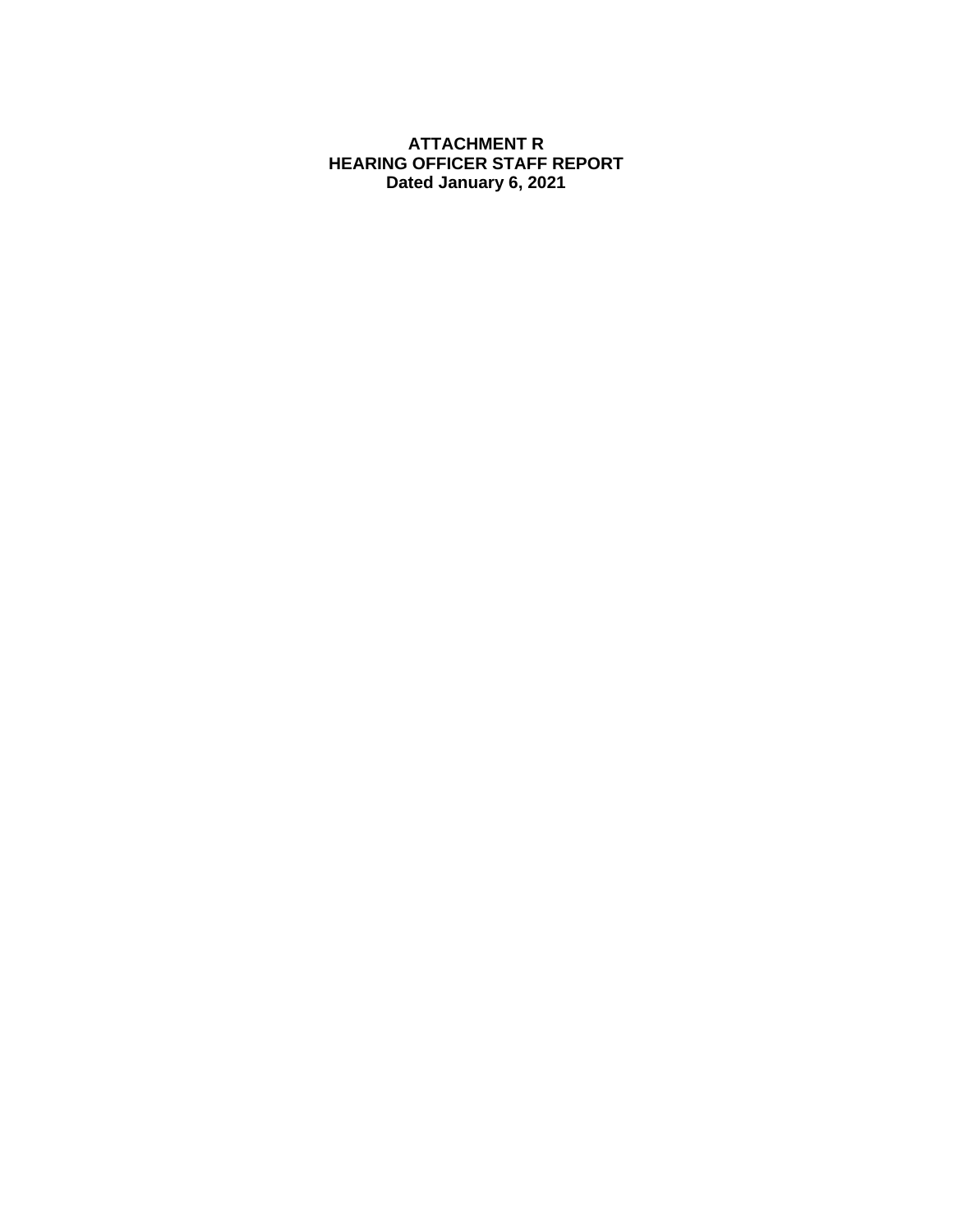

# **PLANNING & COMMUNITY DEVELOPMENT DEPARTMENT**

# **STAFF REPORT**

| <b>DATE:</b>                               |                                                                                                                                                                                                                                                                                                                                                                                                                                                                                                                                           | January 6, 2021                                                                                                                                                                                                                                                                                                                                                                                                                                                                                |  |  |
|--------------------------------------------|-------------------------------------------------------------------------------------------------------------------------------------------------------------------------------------------------------------------------------------------------------------------------------------------------------------------------------------------------------------------------------------------------------------------------------------------------------------------------------------------------------------------------------------------|------------------------------------------------------------------------------------------------------------------------------------------------------------------------------------------------------------------------------------------------------------------------------------------------------------------------------------------------------------------------------------------------------------------------------------------------------------------------------------------------|--|--|
| TO:                                        |                                                                                                                                                                                                                                                                                                                                                                                                                                                                                                                                           | <b>Hearing Officer</b>                                                                                                                                                                                                                                                                                                                                                                                                                                                                         |  |  |
| <b>SUBJECT:</b>                            |                                                                                                                                                                                                                                                                                                                                                                                                                                                                                                                                           | Hillside Development Permit #6838                                                                                                                                                                                                                                                                                                                                                                                                                                                              |  |  |
| <b>LOCATION:</b>                           |                                                                                                                                                                                                                                                                                                                                                                                                                                                                                                                                           | 1820 Linda Vista Avenue                                                                                                                                                                                                                                                                                                                                                                                                                                                                        |  |  |
| <b>APPLICANT:</b>                          |                                                                                                                                                                                                                                                                                                                                                                                                                                                                                                                                           | <b>Matthew Feldhaus</b>                                                                                                                                                                                                                                                                                                                                                                                                                                                                        |  |  |
| <b>ZONING DESIGNATION:</b>                 |                                                                                                                                                                                                                                                                                                                                                                                                                                                                                                                                           | RS-4-HD (Single-Family Residential, 0-4 dwelling units per<br>acre of site area, Hillside Development Overlay District)                                                                                                                                                                                                                                                                                                                                                                        |  |  |
| <b>GENERAL PLAN</b><br><b>DESIGNATION:</b> |                                                                                                                                                                                                                                                                                                                                                                                                                                                                                                                                           | Low Density Residential                                                                                                                                                                                                                                                                                                                                                                                                                                                                        |  |  |
| <b>CASE PLANNER:</b>                       |                                                                                                                                                                                                                                                                                                                                                                                                                                                                                                                                           | <b>Katherine Moran</b>                                                                                                                                                                                                                                                                                                                                                                                                                                                                         |  |  |
| <b>STAFF RECOMMENDATION:</b>               |                                                                                                                                                                                                                                                                                                                                                                                                                                                                                                                                           | Adopt the Environmental Determination and Specific<br>Findings in Attachment A to approve Hillside Development<br>Permit #6838 with the conditions in Attachment B.                                                                                                                                                                                                                                                                                                                            |  |  |
| <b>PROJECT PROPOSAL:</b>                   | Hillside Development Permit: To allow the construction of a 2,208<br>square-foot, two-story addition to the existing 2,452 square-foot,<br>single-story single-family residence, with an attached 366 square-<br>foot garage, and attached 439 square-foot carport. The application<br>includes a 1,401 square-foot addition to the same level as the<br>existing residence and a new 807 square-foot lower-story addition.<br>The combined additions result in a 4,660 square-foot residence<br>with an attached 754 square-foot garage. |                                                                                                                                                                                                                                                                                                                                                                                                                                                                                                |  |  |
| <b>DETERMINATION:</b>                      |                                                                                                                                                                                                                                                                                                                                                                                                                                                                                                                                           | This project has been determined to be exempt from environmental<br>review pursuant to the guidelines of the California Environmental<br>Quality Act (Public Resources Code §21080(b)(9); Administrative<br>Code, Title 14, Chapter 3, §15301, Class 1, Existing Facilities) and<br>there are no features that distinguish this project from others in the<br>exempt class; therefore, there are no unusual circumstances.<br>Section 15301 exempts additions to existing structures, provided |  |  |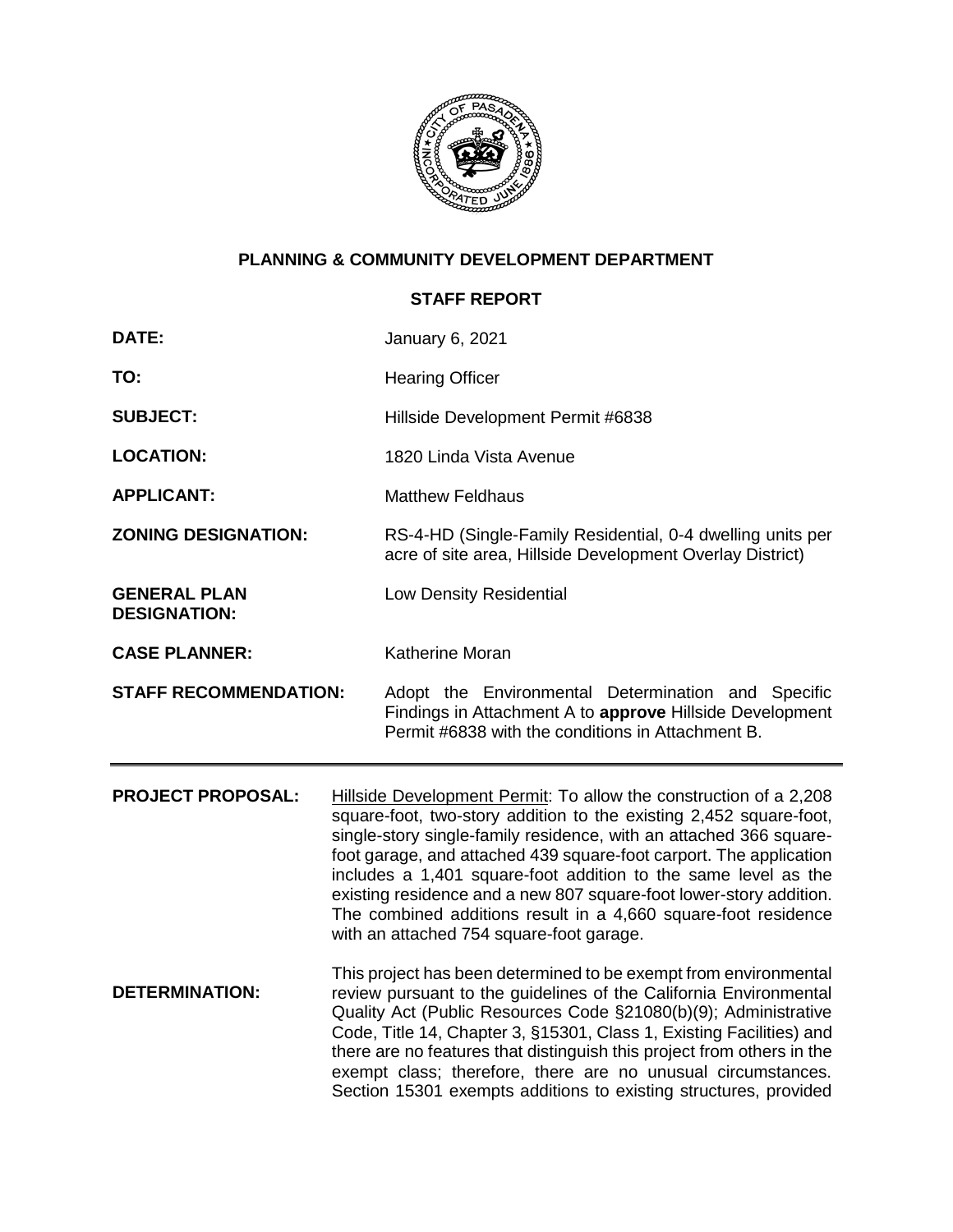the addition will not result in an increase of more than 10,000 square feet when the project is in an area where all public services and facilities are available to allow for maximum development permissible in the General Plan, and the area in which the project is located is not environmentally sensitive. The proposed 2,208 square-foot, two-story addition of an existing single-story dwelling does not exceed the threshold. The project is in an area where all public services and facilities are available to allow for maximum development permissible in the General Plan and the project location is not environmentally sensitive. Therefore, the proposal is exempt from environmental review.

#### **BACKGROUND:**

- **Site characteristics:** The subject property is located on the east side of Linda Vista Avenue, north of La Vista Place. The property descends east down a hillside toward the Arroyo Seco. The 50,332 square-foot property is developed with an existing single-story single-family dwelling including an attached two-car garage and attached carport. The site topography is generally flat at the location of the existing improvements. The average slope across the site (areas less that 50 percent slope) is 29 percent. According to survey information, 6,232 square feet of the site slopes equal to or greater than 50 percent.
- **Adjacent Uses:** North Single-Family Residential
	- South Single-Family Residential
	- East Open Space/Arroyo Seco
	- West Single-Family Residential
- **Adjacent Zoning:** North RS-4-HD- (Single-Family Residential, 0-4 dwelling units per acre of site area, Hillside Development Overlay District)
	- South RS-4-HD- (Single-Family Residential, 0-4 dwelling units per acre of site area, Hillside Development Overlay District)
	- East OS (Open Space)
	- West RS-2-HD- (Single-Family Residential, 0-2 dwelling units per acre of site area, Hillside Development Overlay District)
- **Previous Zoning Cases on this Property: Exception #2252:** Request for permission to erect a single-family dwelling and attached garage on a portion of a recorded lot having a width of 90 feet at the front property line and an area of approximately 50,000 square feet. Approved on April 29, 1948.

#### **PROJECT DESCRIPTION:**

The applicant, Michael Feldhaus, has submitted a Hillside Development Permit application to allow the construction of a 2,208 square-foot, two-story addition to the existing 2,452 square-foot, single-story single-family residence, with an attached 366 square-foot garage, and an attached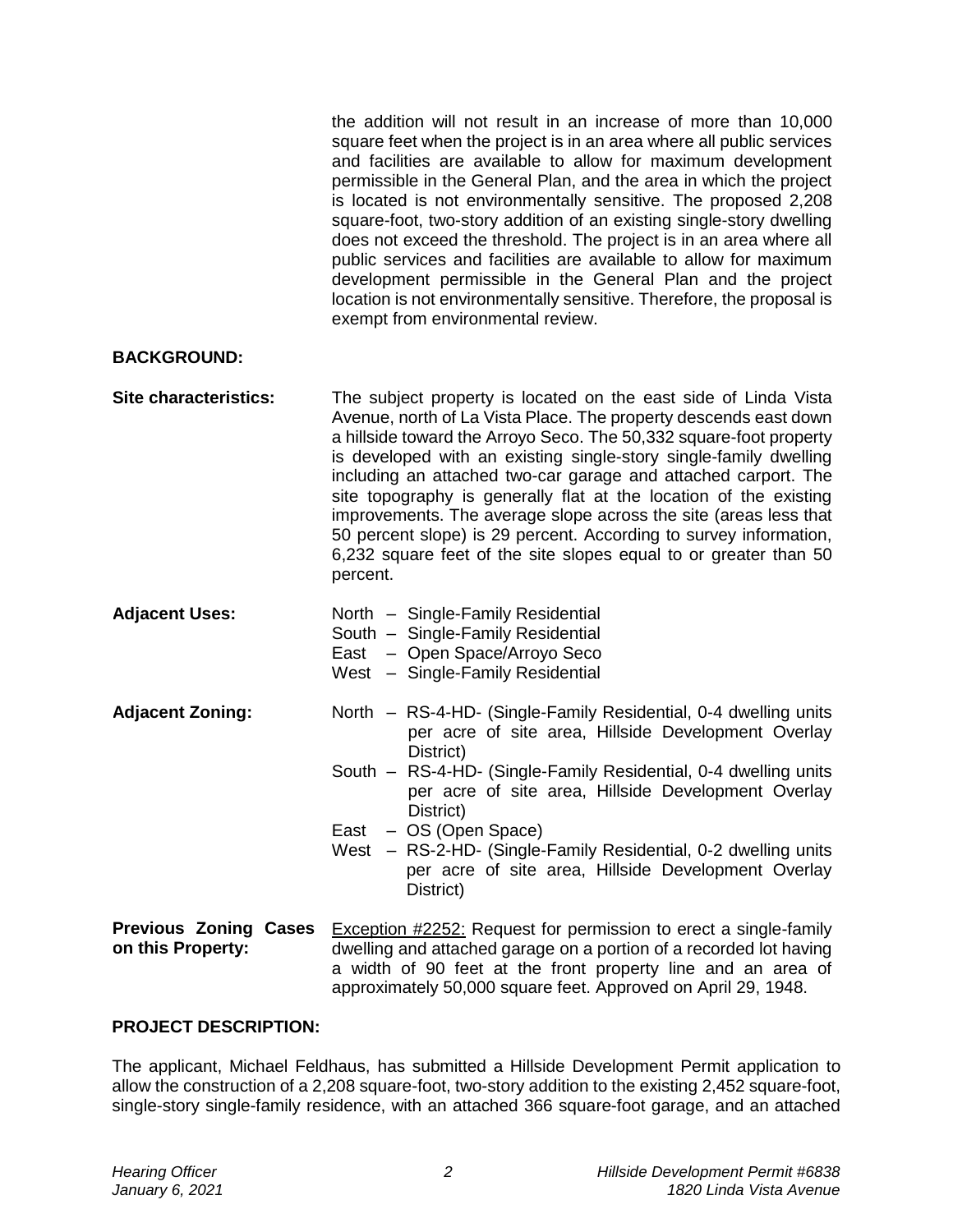439 square-foot carport. The application includes a 1,401 square-foot addition to the same level as the existing residence and a new 807 square-foot lower-story addition. The project would result in a 4,660 square-foot residence with an attached 754 square-foot garage. The property is zoned RS-4-HD (Single-Family Residential, 0-4 units/acre, Hillside Overlay District), and a Hillside Development Permit is required for an addition exceeding 500 square feet within the Hillside Overlay District.

## **ANALYSIS:**

The existing residence is a single-story dwelling consisting of four bedrooms and three bathrooms along with kitchen, dining, living areas, open air courtyard, an attached garage, and attached carport. An exterior deck, attached to the east side of the dwelling, is also accessible from the interior. In conjunction with an interior remodel, the two-story 2,208 square-foot addition consists of a 1,401 square-foot addition on the existing single-level and a new 807 square-foot lower floor addition. The resulting gross floor area of the project is a 4,660 square-foot dwelling with an attached 754 square-foot garage. The proposed project would alter the configuration of the existing floor's interior by converting the existing garage into livable area to create an additional bedroom, expanding the master bedroom, and converting the existing carport into a new larger garage. The lower level would consist of a game room, lounge, changing room, laundry room, bathroom, and pool equipment. The second story deck would be expanded to include a pool and spa.

#### Hillside Development Permit

The subject property is located within the RS-4-HD (Single-Family Residential, 0-4 dwelling units per acre of site area, Hillside Development Overlay District) zoning district. Properties located in the Hillside Development Overlay are required to comply with additional standards beyond those applicable to the base single-family residential zoning district (RS). These additional standards are intended in part, to preserve and protect views to and from hillside areas, maintain an [environmental](http://ww2.cityofpasadena.net/zoning/P-8.html#ENVIRONMENTAL) equilibrium by preserving and protecting existing natural resources, prohibit features that would create or increase fire, flood, landslide or other safety hazards to public health and safety, and preserve significant natural topographic features.

The reviewing authority (Hearing Officer) may approve a Hillside Development Permit only after making eight findings pursuant to Zoning Code Section 17.61.050 (Conditional Use Permits and Master Plans) and 17.29.080 (Hillside Development Permit). The general purpose of the Hillside Development Permit is to ensure that the proposed [project](http://ww2.cityofpasadena.net/zoning/P-8.html#PROJECT) minimizes its visual and [environmental](http://ww2.cityofpasadena.net/zoning/P-8.html#ENVIRONMENTAL) impact. Findings are necessary for the purpose of evaluating compliance with the Zoning Code and General Plan, whether the use would be detrimental or injurious to the neighborhood, and compatibility of the operation with existing and future uses. The following analysis discusses the proposal's compliance with development standards of the Hillside Development Overlay.

In addition to the following discussion, an outline of development standards is provided in Table A (page 9) to show compliance with all of the applicable development standards.

#### *Floor Area*

In the RS-4-HD zoning district, the maximum allowable gross floor area is equal to 25 percent of the lot area, plus 500 square feet. Gross floor area generally includes all covered parking (garage and carport areas), habitable attic space, and accessory structures, among other enclosed space. For lots 10,000 square feet or more in the Hillside Overlay District, any portion equal to or greater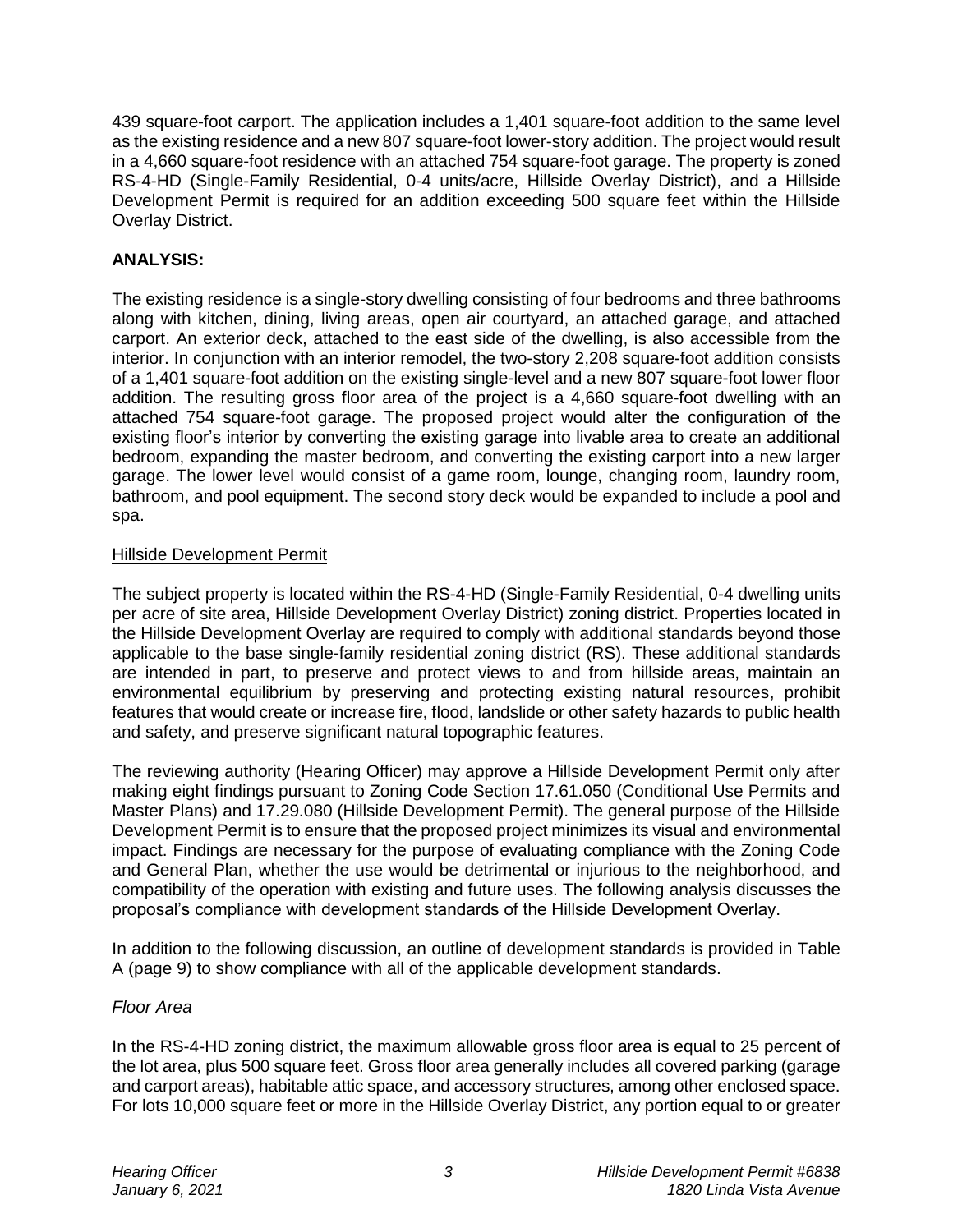than 50 percent slope, or any access easement on the lot must be deducted from the lot area when calculating the maximum allowable gross floor area. In cases, where the average slope (excluding areas sloping equal to or greater than 50 percent and the pole portion) across the lot exceeds 15 percent, the maximum allowable gross floor area is further reduced using a formula specified in Zoning Code Section 17.29.060.A.4 (Building Design Standards – Maximum Floor Area).

Based on the slope analysis provided by the applicant, the lot area measures 50,332 square feet. Of this, 6,232 square feet slopes equal to or greater than 50 percent. There are no access easements on the lot. Furthermore, using the contour information taken from a topographic survey of the site, the applicant calculated an average slope of approximately 29 percent. Based on the calculation applicable to the RS-4-HD zoning district, the maximum allowed floor area is 10,714 square feet.

The project proposes a 4,660 square-foot residence with an attached 754 square-foot garage resulting in a total gross floor area of 5,414 square feet, therefore in compliance with the maximum allowable floor area.

#### *Lot Coverage*

The maximum allowed lot coverage is equal to 35 percent of the lot area. Lot coverage is the percentage of the site covered by roofs, soffits or overhangs extending more than three feet from a wall, and by decks more than four feet in height. This standard generally evaluates the percentage of land area covered by development. In this case, 35 percent of the 50,332 square-foot lot is 17,616 square feet. The proposed lot coverage is approximately 15 percent, or 7,434 square feet, which complies. This calculation includes the building footprint, the proposed deck extension, and covered patio.

#### *Setbacks*

The minimum front setback requirement for the main structure in the Hillside Overlay District is 25 feet, measured from the front property line. The existing residence is setback 52'-2" and complies with the minimum 25-foot front setback requirement.

Additionally, the minimum front [setback](http://ww2.cityofpasadena.net/zoning/P-8.html#SETBACK) for an attached [garage](http://ww2.cityofpasadena.net/zoning/P-8.html#GARAGE) is 25 feet. In this case, the proposed enclosure of the existing carport to convert to the new garage maintains a front setback of approximately 59'-9", which complies with the minimum front setback for an attached garage.

The required interior side setback is equal to 10 percent of the lot width, with a minimum requirement of five feet and a maximum requirement of ten feet. The lot width measures across the lot at the required front setback line, in this case, 25 feet from the front property line. According to the plans submitted, the lot width is 94'-9" feet, resulting in a minimum side setback of 9'-5". The proposed setback for the addition on the south is 10'-9" from the side property line, which complies with the minimum side setback requirement. The proposed setback for the addition and exterior staircase at the north side is 9'-9". As such, the proposed setbacks comply with the minimum side setback requirement.

The minimum required rear setback is 25 feet. The setback measured from the proposed addition to the rear property line is 253'-2" feet, which complies with the minimum rear setback requirement.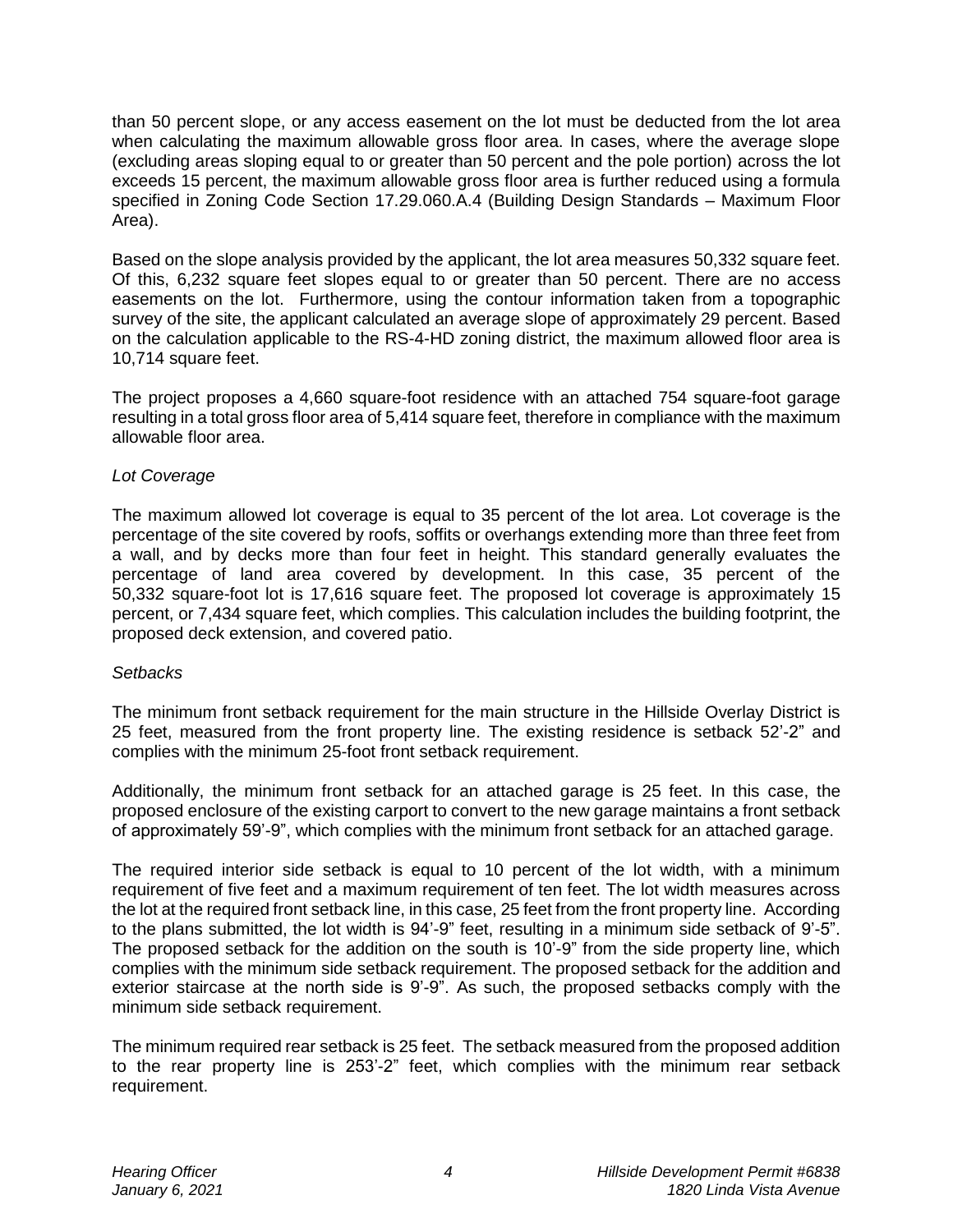### *Encroachment Plane*

Main structures may not to be located within an encroachment plane that slopes upward and inward at a 30-degree angle, commencing at a point six feet above existing grade along the side property lines. The intent of the encroachment plane standard is to moderate the mass and scale of structures and maintain desired neighborhood character. Plans provided by the applicant depict the encroachment plane and demonstrate the proposed addition complies with the requirement.

## *Height*

Properties in the Hillside Overlay District are required to comply with two separate standards for building height. No [structure](http://ww2.cityofpasadena.net/zoning/P-8.html#STRUCTURE) may exceed a [height](http://ww2.cityofpasadena.net/zoning/P-8.html#HEIGHT) of 28 feet at any point on the [site,](http://ww2.cityofpasadena.net/zoning/P-8.html#SITE) measured as the vertical distance from the existing grade to an imaginary plane parallel to the existing grade; nor can the overall height, as measured from the lowest elevation on the [site](http://ww2.cityofpasadena.net/zoning/P-8.html#SITE) where the [structure](http://ww2.cityofpasadena.net/zoning/P-8.html#STRUCTURE) touches the [grade,](http://ww2.cityofpasadena.net/zoning/P-8.html#GRADE) to the highest point of the roof (ridge or parapet), exceed a height of 35 feet.

The project proposes a building height of 17'-2" measured from the adjacent elevation of the existing grade, and an overall height of 32'-3", measured from the lowest grade to the highest ridge. The structure does not exceed a height of 28 feet at any point on the site and is within the total height limitation of 35 feet. Therefore, the proposed residence complies with both standards for building height.

## *Parking*

Single-family dwellings are required to provide two covered parking spaces in the Hillside Development Overlay. Additionally, properties within the Hillside Overlay District are required to provide a minimum of four guest parking spaces on a site fronting a street where parking is prohibited on both sides of the street at the site, or a minimum of two guest parking spaces on a site fronting a street where on-street parking is allowed. Guest parking spaces may be located in the driveway, in side-by-side and/or tandem configurations.

The proposal includes converting the existing carport attached to the front of the residence into a two-car garage. The interior dimension of the garage would measure 24' wide by 29' deep, exceeding the minimum requirement of 19' wide by 18' deep. The new garage will continue to be accessible from Linda Vista Avenue via the existing driveway. The portion of Linda Vista Avenue fronting the property allows street parking, therefore two guest parking spaces are required for the project. The existing driveway will continue to provide the required two guest parking spaces. Therefore, the project complies with the parking requirement.

# *Neighborhood Compatibility*

Projects subject to a Hillside Development Permit are to consider the character and scale of existing development in the neighborhood. The neighborhood is generally comprised of lots located within a 500-foot radius of the site. The Zoning Code specifies that the allowable floor area of a proposed dwelling (excluding [garages,](http://ww2.cityofpasadena.net/zoning/P-8.html#GARAGE) accessory structures, basements, etc.) may not exceed the median floor area of existing dwellings within the 500-foot radius by more than 35 percent. Floor area for this calculation relies on data from the Los Angeles County Assessor.

Within a 500-foot radius, there are 31 parcels within the City of Pasadena jurisdiction. Four of these are vacant. Of the remaining 27 developed parcels, the median floor area is 2,827 square feet. Thirty-five percent above the median is 3,816 square feet. The proposal includes a dwelling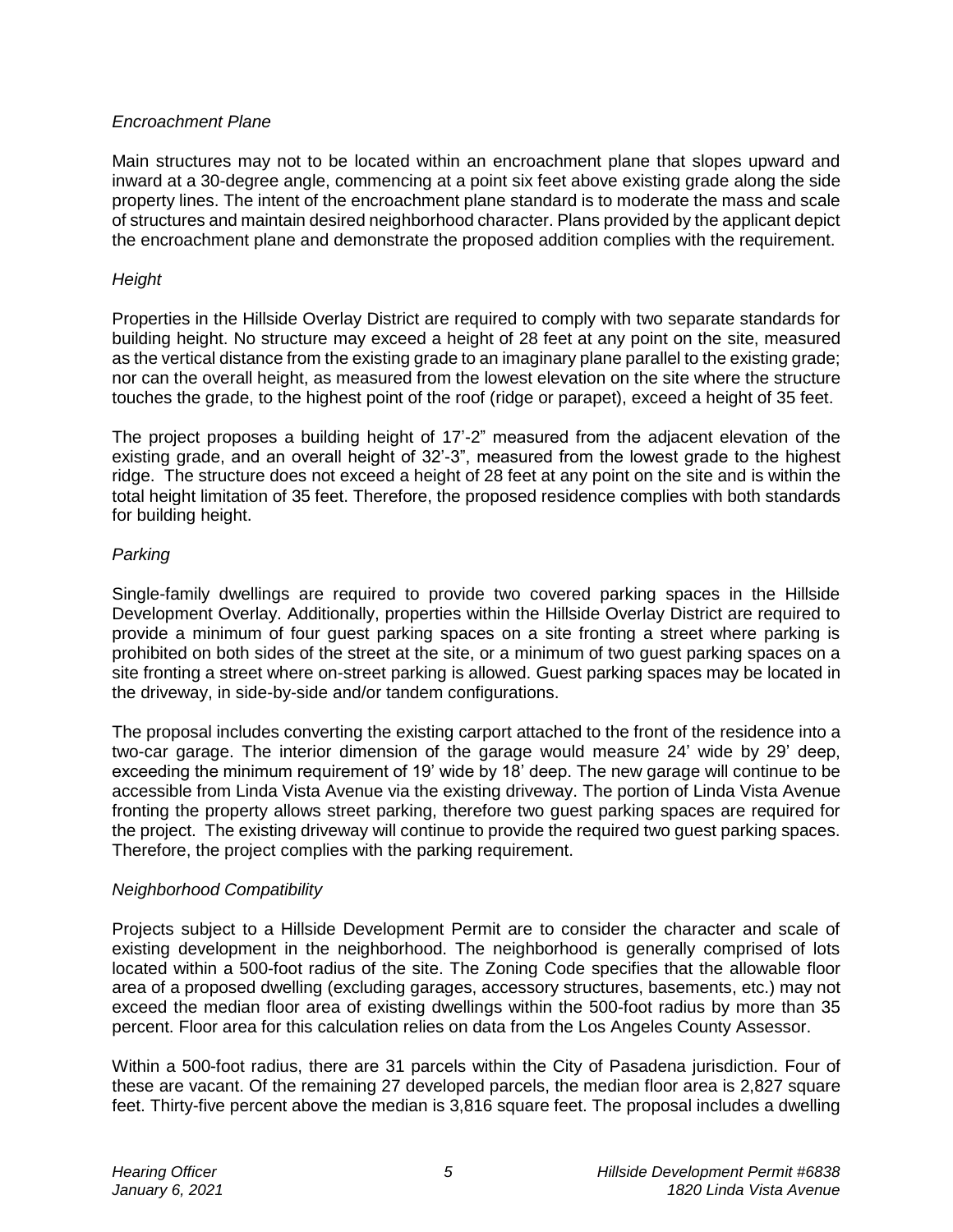with 4,660 square feet of floor area (excluding the garage) and exceeds the Neighborhood Compatibility threshold by 844 square feet.

However, pursuant to Section 17.29.080 (Neighborhood Compatibility findings to grant additional floor area) for lots larger than 20,000 square feet, the review authority may approve additional floor area above the maximum permitted by Neighborhood Compatibility after reviewing site conditions and compliance with Hillside District standards. On a case-by-case basis, staff and the decision making bodies may use the following guidelines for exceeding Neighborhood Compatibility floor area. Specifically, the maximum allowable house size as calculated by the Neighborhood Compatibility guideline may be approved to be exceeded if the addition complies with all of the following criteria:

- a. No additional view impacts will occur to neighboring properties as a result of granting additional square footage; and
- b. The massing, scale, and building articulation of the proposed dwelling or other structure is compatible with the neighborhood as viewed from public or private streets.

As noted above, staff is not required to recommend approval of the excess floor area if the criteria are met, but may do so on a case-by-case basis. In this case, the project complies with the criteria listed above.

Staff analyzed the floor area ratio (FAR) of the project and properties within the standard 500-foot radius. Using the Assessor's data, the FAR of the project is 9.3 percent, which is below the average FAR of the properties within the standard neighborhood (12.3 percent). It is to be noted, that the project is in compliance with the View Protection provision (17.29.060.E) and Ridgeline Protection provision (17.29.050.C) of the Hillside District Ordinance, since this site is not located within and will not disturb any prominent ridgelines. The proposed project has been designed to avoid blocking culturally significant structures, downslope views of the valley floor, prominent ridgelines, and/or the horizon line from neighboring properties.

As such, staff is of the opinion that the maximum allowable house size as calculated by the Neighborhood Compatibility guidelines may be approved to be exceeded in this particular case. Based on the analyses, staff finds that the project is in scale with the context and character of the development in the neighborhood and in is in conformance with the development standards for projects in the Hillside Overlay District; as a result, the project complies with the Neighborhood Compatibility requirement.

#### *Architecture and Setting*

The existing dwellings in the neighborhood consist of varying styles that include mid-century modern, postmodern, Mediterranean, ranch, craftsman, colonial, cape cod, Tuscan, contemporary, traditional, and ranch architecture. In addition to the range of architectural styles, there is also a variety in massing throughout the neighborhood such as single-story, two-story, and three-story homes and a mix of u-shaped, l-shaped, and rectangular building footprints. Roof pitches and façade materials are also mixed throughout the neighborhood. Existing architectural elements do not appear to reflect one strict style, form, massing, or material palette. The existing residence was constructed in 1948 with an addition in 1965. The current dwelling includes a mix of ranch and traditional architectural elements, many of which have been modified from the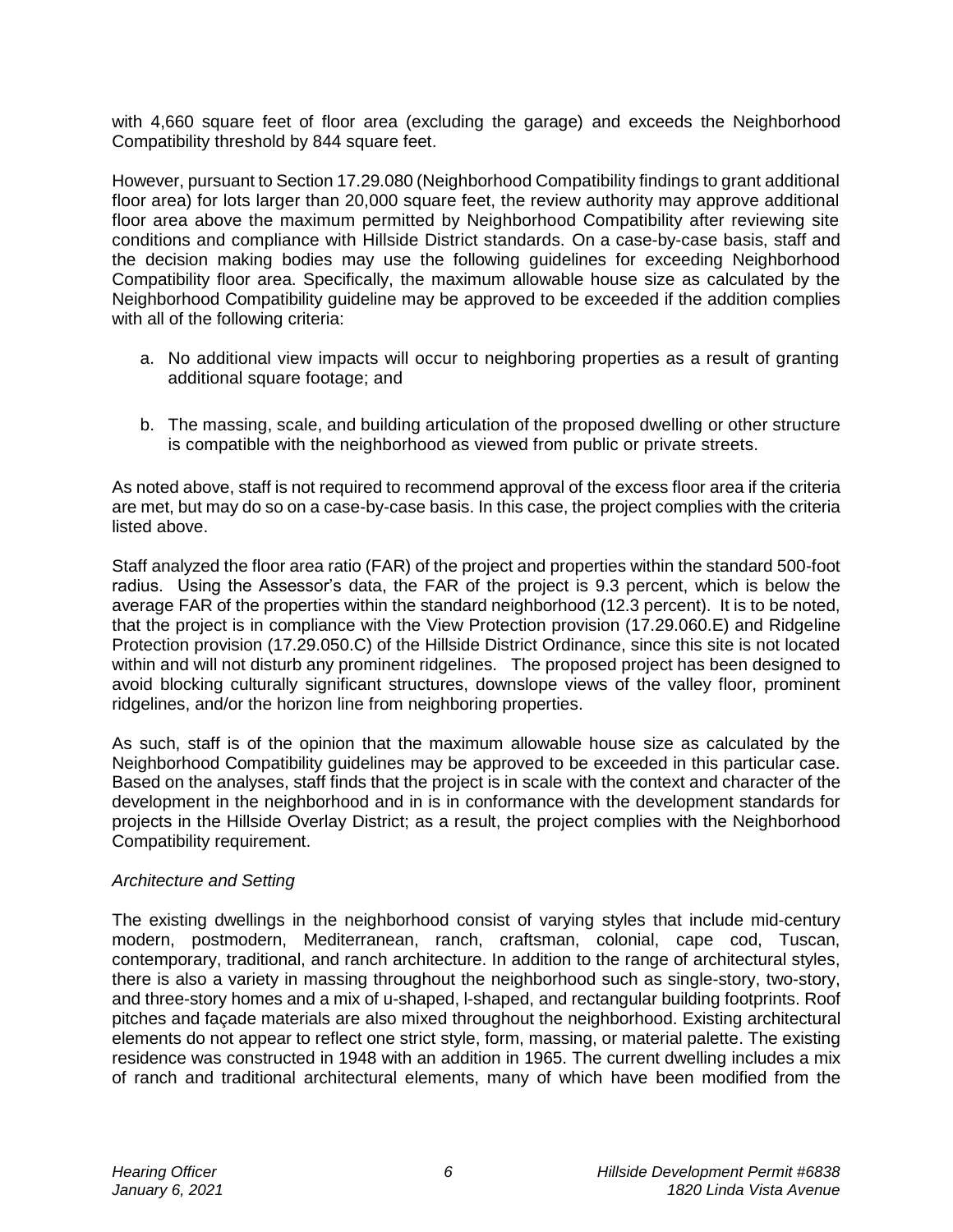original construction over time. In 1965 a courtyard and carport were added to the front of the property and significantly modified the front façade and architectural design.

The applicant has designed the proposed renovation and addition with style, forms, massing, and materials that would complement the original architecture. The project intends to incorporate elements of contemporary and mid-century modern design with flat roofs, large glass openings for natural daylight and ventilation, stucco and wood finishes, clerestory windows at the north and south facades, and simple trim and detailing. Similar architectural characteristics are featured in homes within the vicinity as shown in the neighborhood architectural analysis exhibits.

The proposed property's scale and massing is within the scale and setting of the surrounding neighborhood. From the street, the project will appear to be only a single-story residence, with the lower-floor addition terracing down the slope of the rear yard, unable to be seen from the public street.

The existing residence is one level with four bedrooms and three bathrooms. The proposed project would alter the configuration of the existing floor's interior by an additional 1,401 square feet, converting the existing garage into livable area to create an additional bedroom at the south, a master bedroom expansion at the north, and converting the existing carport into a new garage. The project would add a new 807 square-foot lower floor at the north side of the property beneath the master bedroom and second-story deck expansion. The lower level would feature a game room, lounge, changing room, laundry room, bathroom, and pool equipment. The lower level addition would be both accessible internally from the main level and externally from the second story deck.

The existing second-story deck would be expanded and include a new patio cover, infinity pool, and spa (accessible from each bedroom and living area at the east elevation) at the eastern side of the dwelling. The additions are extensions of the existing living area, deck area, and filling in the space below the deck with additional floor area. The lower level addition terraces down the slope of the property and captures space that would otherwise be an empty volume under the proposed pool deck. Both the upper floor and lower floor additions are placed to the rear of the property and are set in such an area and designed in a manner that visibility from off the property would be limited and that any protected view corridors are maintained for adjacent properties.

The additions are setback more than 100 feet from the top edge of the Arroyo Seco Slope Bank, and more than 250 feet from the rear property line, thereby preserving the privacy of surrounding lots to the north, south, and east. Areas of addition are set in such an area and designed in a manner that visibility from off the property would be limited. The design along with the existing topography and landscaping help diminish the appearance of the proposed improvements. The exterior materials would include flat roofs, large glass openings for natural daylight and ventilation, stucco and wood finishes, clerestory windows at the north and south facades, and simple trim and detailing painted and finished with darker colors. Therefore, it is the staff position that the proposed size, design, materials, and color palette are consistent with the applicable design criteria (architectural features) of the Hillside Development Overlay and with properties in the neighborhood.

#### *View Protection, Story Poles, Notice of Application Requirements*

The Zoning Code requires applicants to design and locate improvements so that they avoid blocking views from surrounding properties. Specifically, new structures shall not be centered directly in the view of any room of a primary structure on a neighboring parcel. Views shall be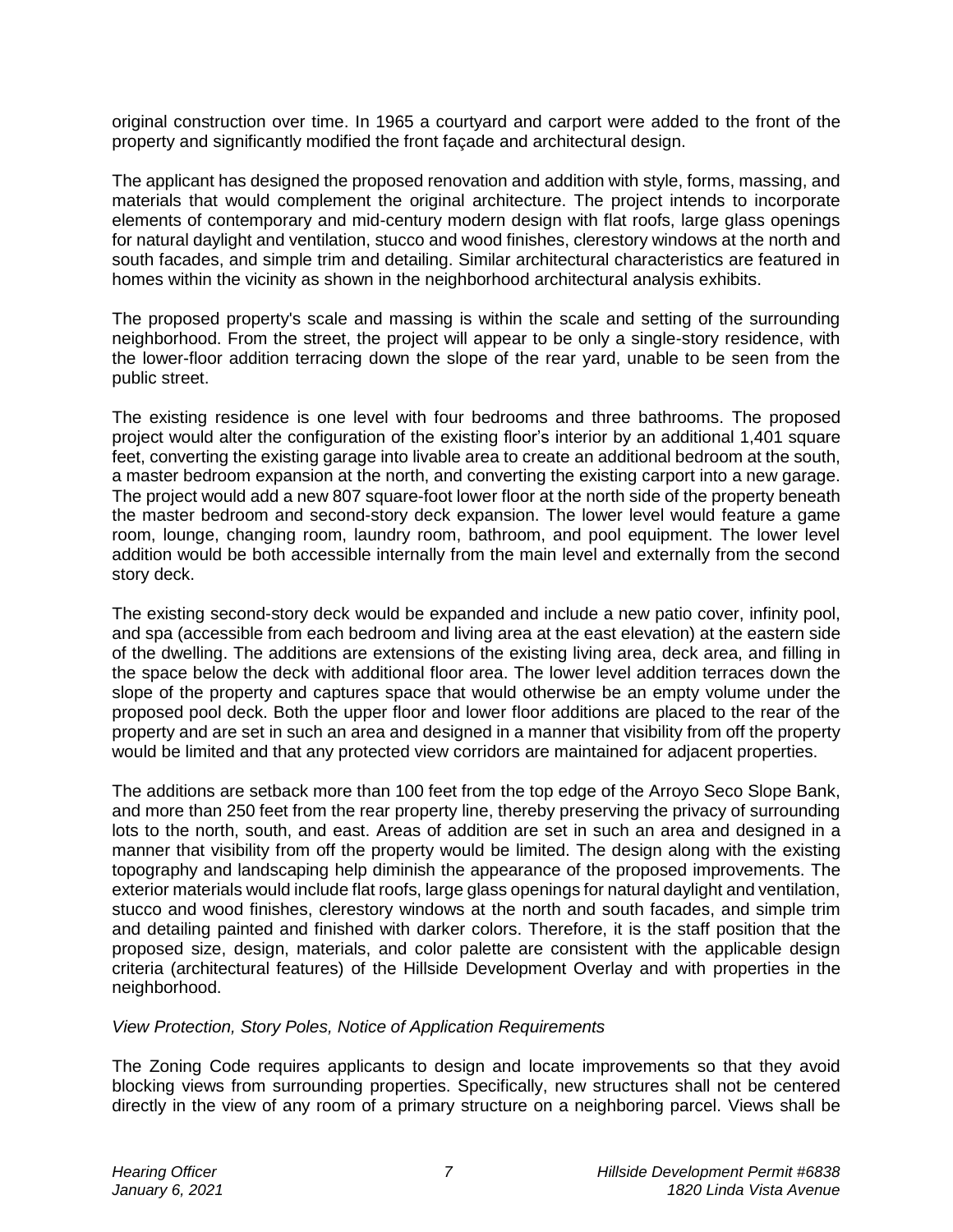considered from windows of any room in the primary structure. The standard specifies that improvements are to avoid blocking culturally significant structures such as the Rose Bowl, Colorado Street Bridge, City Hall, downslope views of the valley floor, prominent ridgelines, and/or the horizon line. Views of the open sky, existing foliage, private yards, and existing structures on surrounding properties shall not be taken into consideration by the review authority.

In this case, the applicant has proposed the addition in an area that would not reasonably affect views protected by the Zoning Code. The abutting properties to the north are south are singlefamily residences located at 1840 Linda Vista Avenue and 1812 Linda Vista Avenue. 1812 Linda Vista Avenue is the property adjacent to the south with a two-story single-family residence generally in a string-line with the project site's existing single-story dwelling. Therefore, views from within the interior of the adjacent two-story structure at1812 Linda Vista Avenue are limited to portions of the neighboring project site's existing roof's ridgeline and the sky above. Since the proposed project will continue to maintain the general height of the existing residence, these existing view conditions would not be impacted. Moreover, the majority of addition is predominantly sited at the northern side of the property, directly south of the adjacent property at 1840 Linda Vista Avenue, which would not impact any protected views from the adjacent property's single-family residence. Therefore, none would be centered directly in any protected view.

The addition of the lower story will be located directly under the main story's footprint, within the space below the second-story deck and will therefore not impact any potential views from the north, south or east. The property to the east of the project site is zoned open space and includes the Arroyo Seco and Brookside Golf Course. The proposed improvements are more than 250 feet away from the rear property line.

In December 2020, a temporary silhouette (story poles) was installed on the subject property. Staff followed with a visual inspection, photographing the project site in relation to abutting properties. A notice of application providing a minimum 14 day notification period was also mailed in accordance with the requirements of the Zoning Code. Based on the site visit, it is the staff's position that the proposed improvements would not reasonably impact any protected views from adjacent properties. Although portions of the silhouette are visible from various vantage points, there is no protected view obstruction. In addition, portions that are visible, are not reasonably centered directly in the view of the abutting properties, consistent with the intent of the Zoning Code. Therefore, staff has determined the project minimizes view impacts and is consistent with the view protection standards of the Zoning Code.

# *Ridgeline Protection*

The proposed addition complies with the ridgeline protection standards of the Zoning Code. There are no ridgelines near to the subject property. Therefore, no part of the proposal would appear silhouetted against the sky above a ridge when viewed from a public street or park.

# *Arroyo Seco Slope Bank*

Section 17.29.050.D of the City's Zoning Code states that no structure shall extend over or below the top edge of the Arroyo Seco slope bank on a lot identified on the *Arroyo Seco Slope Bank Map*, dated May 11, 2004. The subject property is located within the boundary identified on the Map. The Zoning Code defines the "top edge" of the Arroyo as the highest existing grade elevation at the point where the natural gradient inclines downward at a slope greater than 50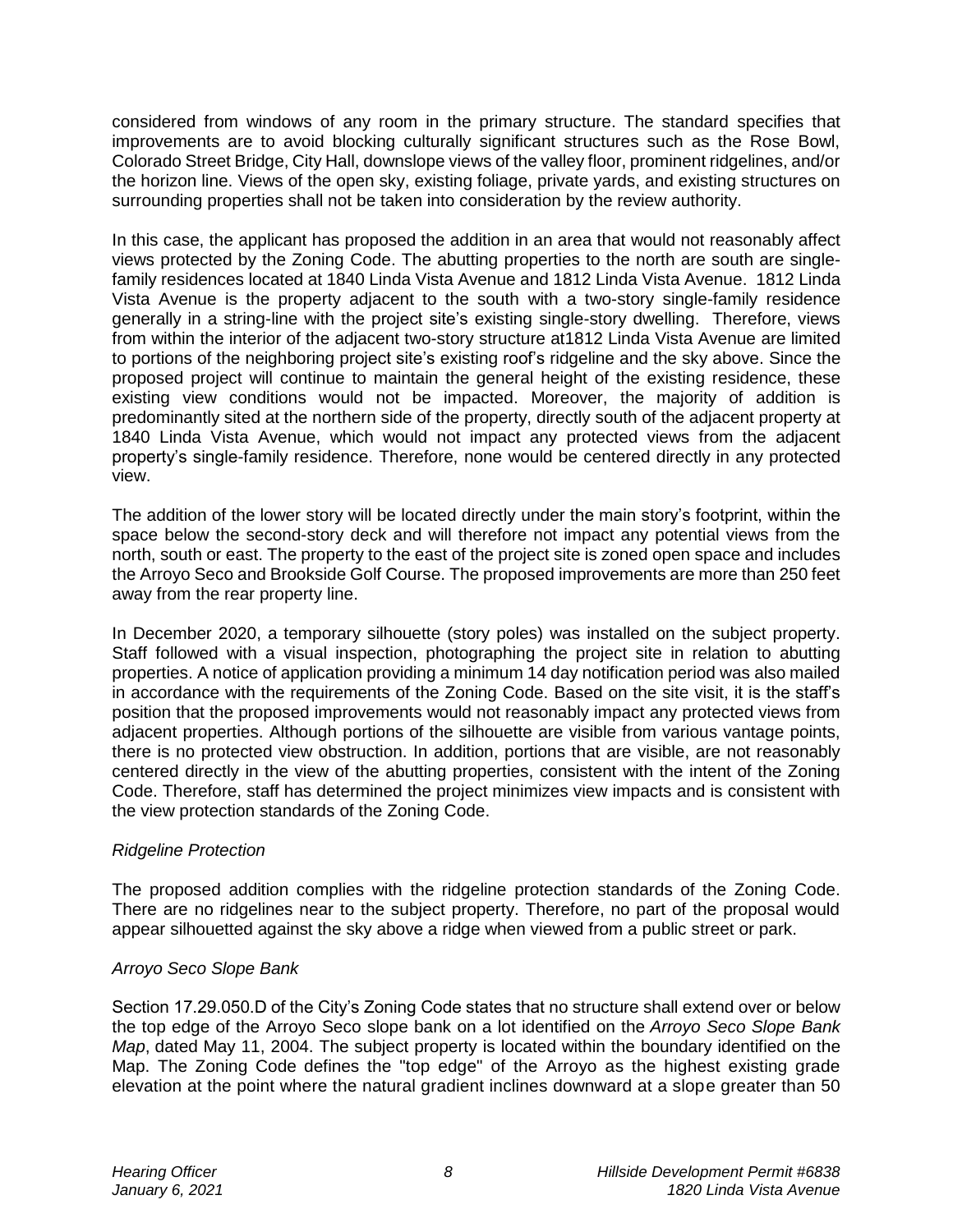percent in the mapped area. On a site with multiple slope banks, the "top edge" shall be considered the point farthest from the floor of the Arroyo Seco.

The applicant provided a topographic map identifying the "top edge" of the Arroyo Seco at an elevation of approximately 977 feet. This top edge is identified as approximately 120 feet west of the rear property line and the proposed project is setback another 110'-2" from it. Therefore the project complies with the Arroyo Seco Slope Bank requirements.

### *Preliminary Geotechnical Report*

Irvine Geotechnical, Inc. conducted a geotechnical investigation of the site and prepared a report. The report includes a description of site conditions, results of field exploration, and laboratory testing. The geotechnical investigation is required for projects subject to a Hillside Development Permit. The purpose of the report is to evaluate the subsurface conditions that may affect [site](http://ww2.cityofpasadena.net/zoning/P-8.html#SITE) stability or structural integrity. Irvine Geotechnical, Inc. explored the subsurface conditions around the location of the proposed addition by excavating seven test pits to a depth of seven feet below the surface. Based on the investigation, Irvine Geotechnical, Inc. concluded that the grading and proposed structure will be safe against hazard from landslide, settlement, or slippage and the proposed construction will have no adverse effect on the geologic stability of the adjacent properties provided recommendations are followed.

| <b>Development</b><br><b>Feature</b>                                        | <b>Required</b>                                                                                                                                                   | <b>Proposed</b>                             | <b>Analysis</b>           |  |  |  |  |  |  |  |
|-----------------------------------------------------------------------------|-------------------------------------------------------------------------------------------------------------------------------------------------------------------|---------------------------------------------|---------------------------|--|--|--|--|--|--|--|
| RS-4 - Single Family Residential and Hillside Overlay Development Standards |                                                                                                                                                                   |                                             |                           |  |  |  |  |  |  |  |
| <b>Setbacks</b>                                                             |                                                                                                                                                                   |                                             |                           |  |  |  |  |  |  |  |
| Front (West):<br>Garage<br>Residence                                        | 25 feet                                                                                                                                                           | $52' - 2"$<br>59'-9"                        | Complies                  |  |  |  |  |  |  |  |
| <b>Interior Side</b><br>(North & South)                                     | 10 feet<br>or<br>(10% of lot width, minimum of 5<br>feet – maximum of 10 feet)                                                                                    | 6'-10" (North - Existing)<br>10'-9" (South) | Nonconforming<br>Complies |  |  |  |  |  |  |  |
| Rear (East)                                                                 | 25 feet                                                                                                                                                           | 253'-2"                                     | Complies                  |  |  |  |  |  |  |  |
| <b>Maximum</b><br>Site Coverage                                             | 17,616 square feet<br>or<br>35 percent                                                                                                                            | 7,434 square feet<br>or<br>15 percent       | Complies                  |  |  |  |  |  |  |  |
| Floor Area Ratio                                                            | 10,714 square feet                                                                                                                                                | 5,414 square feet                           | Complies                  |  |  |  |  |  |  |  |
| Minimum Parking                                                             | 2 covered spaces                                                                                                                                                  | 2 car garage                                | Complies                  |  |  |  |  |  |  |  |
| Maximum Allowable<br>Height-<br><b>Primary Structure</b>                    | 28 feet at any point from<br>existing grade; and<br>35 feet from lowest point where<br>the building touches finished<br>grade to highest point of the<br>building | $32' - 3"$                                  | Complies                  |  |  |  |  |  |  |  |
| <b>Guest Parking</b>                                                        | 2 on-site guest spaces                                                                                                                                            | 2 guest spaces                              | Complies                  |  |  |  |  |  |  |  |
| Neighborhood<br>Compatibility within a<br>500-foot radius                   | Median $-$<br>2,827 square feet<br>Median + 35 percent -<br>3,816 square feet<br>Average-12.3 percent                                                             | 4,660 square feet<br>9.3 percent            | Complies                  |  |  |  |  |  |  |  |

*Table A: RS-4 and Hillside Overlay Development Standards*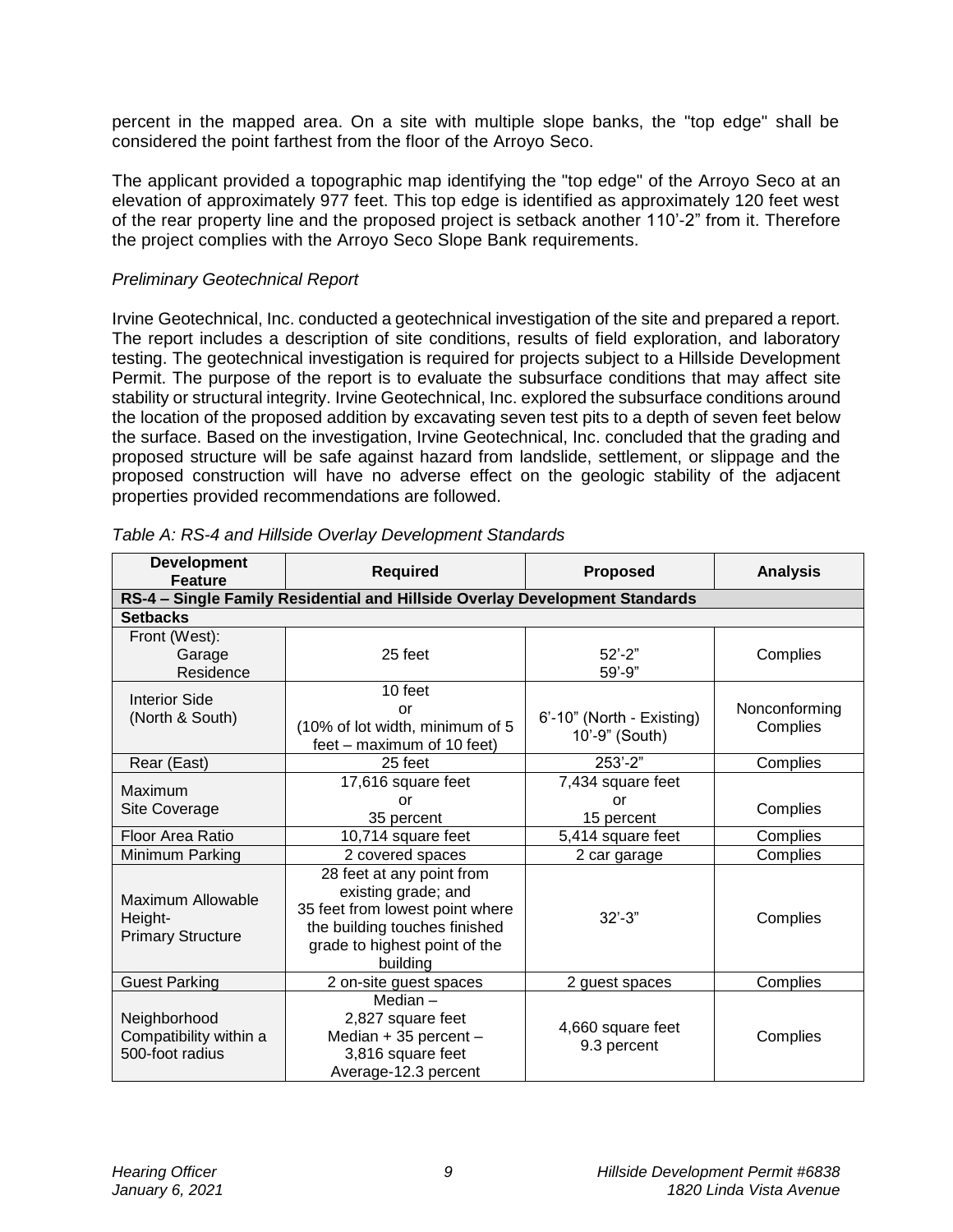The proposed addition to the existing residence would not be injurious to adjacent properties or uses, or would the development be detrimental to environmental quality, quality of life, or health, safety, and welfare of the public. Furthermore, the proposed addition is consistent with the objectives and policies of the Hillside Overlay District and the Design Principles of the General Plan. These design standards are specific to development of residential properties located within the Hillside Overlay District, which include architectural features, exterior wall features, privacy, support structures, and colors and materials. The proposed project has incorporated the building design standards with the use of earth tone colors, location of structures to reduce impacts to protected views, and variation of architectural elements that are consistent with surrounding uses, and most importantly the protection of the existing trees.

# **TREE PROTECTION AND LANDSCAPING:**

The applicant provided a tree inventory, which identified 47 trees on private property (two of which are located on the property to the north). Of these 47 trees, 23 are protected by the City's Tree Protection Ordinance based on the species, size, and location on the property. The applicant proposes to retain all 23 protected trees and to remove nine of the 24 non-protected trees. Of the nine trees proposed for removal, none qualify for the replacement thresholds of Section 17.44.070 (Landscape Standards). Based on the information provided by the applicant, none of the existing trees or canopies would overlap with the proposed addition. Along with maintaining all protected trees, the applicant proposes landscape improvements within the front setback. A final landscape plan would be reviewed during the Building Permit plan check process for consistency with landscape requirements of the Zoning Code.

## **GENERAL PLAN CONSISTENCY:**

The subject site is designated as Low Density Residential in the General Plan Land Use Element. General Plan Land Use Policy 21.5 (Housing Character and Design) encourages the renovation of existing housing stock in single- and multi-family neighborhoods. When additions or replacement housing is proposed, these should reflect the unique neighborhood character and qualities, including lot sizes; building form, scale, massing, and relationship to street frontages, architectural design and landscaped setbacks. The proposed project would be a two-story addition to the rear of an existing single-story single-family residence. The residence is setback far from the street and is contextually appropriate with the character of the neighborhood, particularly in regards to building form, massing, and architectural design. The use of the site would remain a single-family residence; therefore, the character of the single-family neighborhood would be maintained.

General Plan Land Use Policy 21.9 (Hillside Housing) requires residences to maintain appropriate scale, massing and access to residential structures located in hillside areas. The proposed twostory addition to the existing single-story residence complies with all the development standards set forth in the City's Zoning Code. The proposed living area of 4,660 square feet contributes to a floor area ratio for the property that is compatible with the average floor area ratio of properties containing single-family residences within the immediate neighborhood. The residence proposes a blend of modern and ranch architectural styles utilizing earth tone colors and materials, an architectural style and color scheme that is compatible with the architectural guidelines of the City's Hillside Development Ordinance. Additionally, the scale and massing of the proposed twostory addition is consistent with the scale and setting of the surrounding residences. Vehicle access to the site will continue to occur from Linda Vista Avenue via the existing driveway approach. Therefore, staff finds that the project would be consistent with General Plan objectives and policies.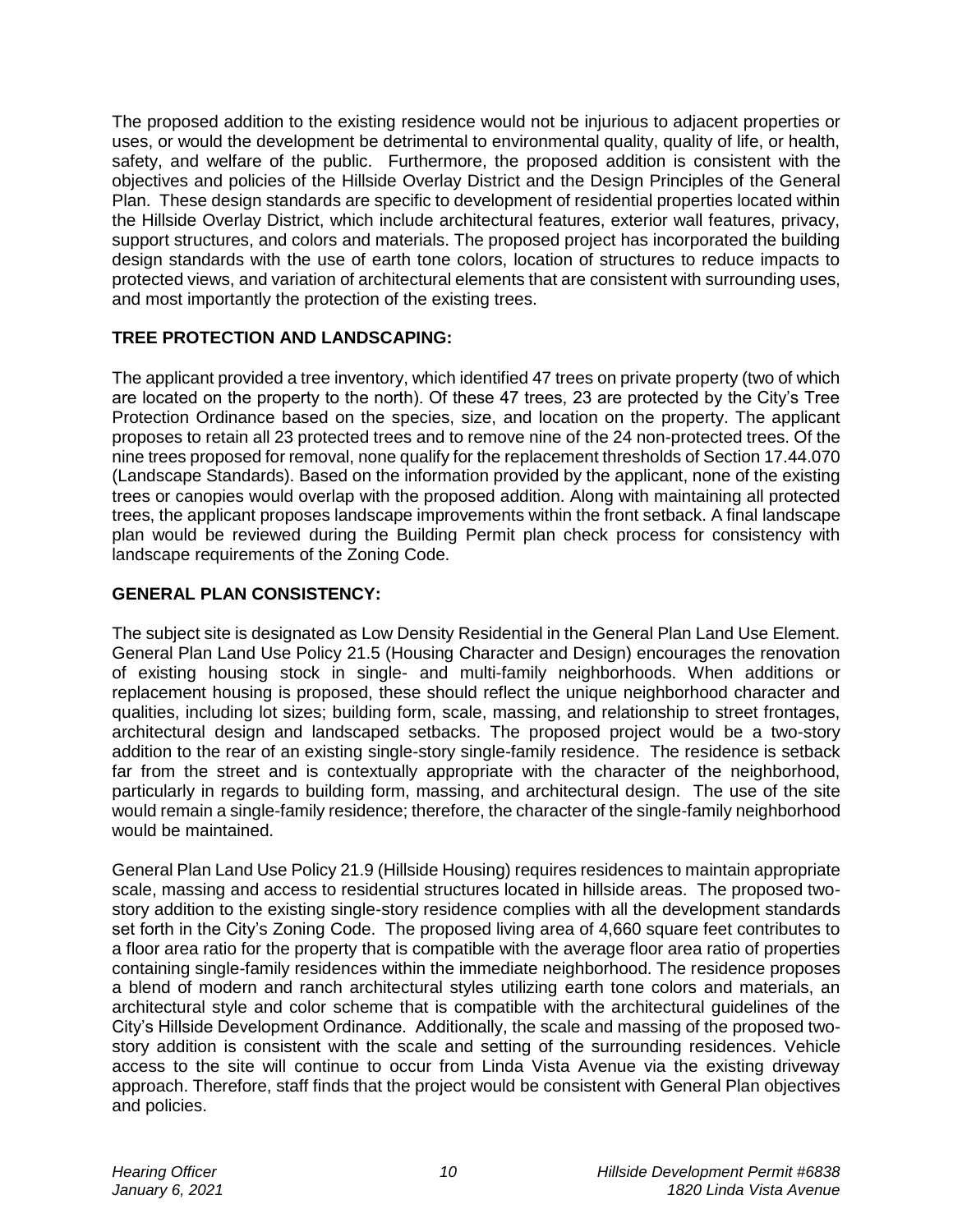### **ENVIRONMENTAL REVIEW:**

This project has been determined to be exempt from environmental review pursuant to the guidelines of the California Environmental Quality Act (Public Resources Code §21080(b)(9); Administrative Code, Title 14, Chapter 3, §15301, Class 1, Existing Facilities) and there are no features that distinguish this project from others in the exempt class; therefore, there are no unusual circumstances. Section 15301 exempts additions to existing structures, provided the addition will not result in an increase of more than 10,000 square feet when the project is in an area where all public services and facilities are available to allow for maximum development permissible in the General Plan, and the area in which the project is located is not environmentally sensitive. The proposed 1,401 square-foot addition to the second-story and an 807 square-foot addition to the first story of an existing single-story dwelling with attached two-car garage does not exceed the threshold. The project is in an area where all public services and facilities are available to allow for maximum development permissible in the General Plan and the project location is not environmentally sensitive. Therefore, the proposal is exempt from environmental review.

## **REVIEW BY OTHER CITY DEPARTMENTS:**

The Fire, Public Works, Transportation Departments, Building and Safety Division, and Design and Historic Preservation Section reviewed the proposal. The Department of Transportation, and Design and Historic Preservation Section had no comments. The Building and Safety Division, Fire Department, and Public Works Department provided comments that are included as recommended conditions of approval in Attachment B.

#### **CONCLUSION:**

It is staff's assessment that the findings necessary for approving the Hillside Development Permit to allow the construction of a 2,208 square-foot, two-story addition to the existing 2,452 squarefoot, single-story single-family residence, resulting in a 4,660 square-foot residence with an attached 754 square-foot garage can be made (Attachment A). The proposed project meets all applicable development standards required by the Zoning Code for the RS-4-HD zoning district and the additional development standards required within the Hillside Overlay District including the Neighborhood Compatibility guidelines of the Hillside Ordinance. Given that the proposed project is to allow a two-story addition to an existing single-family residence and would have to comply with all Building Code requirements, the proposed project would not be detrimental or injurious to surrounding properties or improvements. Therefore, staff recommends approval of the Hillside Development Permit, subject to the findings in Attachment A and recommended conditions of approval in Attachment B.

# **ATTACHMENTS:**

Attachment A: Findings Attachment B: Conditions of Approval Attachment C: Neighborhood Compatibility Analysis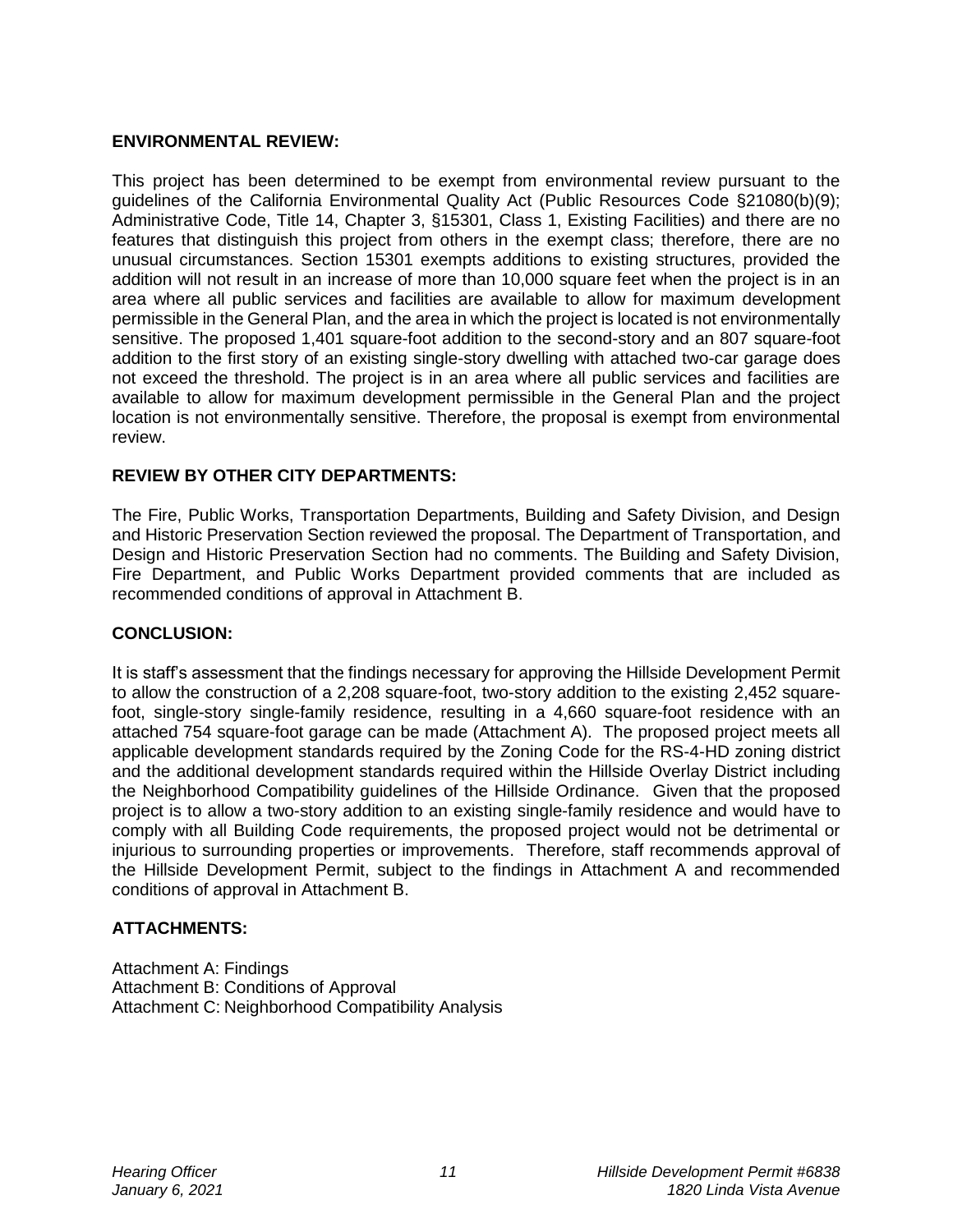#### **ATTACHMENT A SPECIFIC FINDINGS FOR HILLSIDE DEVELOPMENT PERMIT #6838**

#### Hillside Development Permit

- 1. *The proposed use is allowed with a Hillside Development Permit within the applicable zoning district and complies with all applicable provisions of this Zoning Code.* A single-family residential use is a permitted use within the RS-4-HD (Residential Single-Family, Hillside Overlay District) Zoning District. The proposed two-story addition to an existing single-story dwelling will be in compliance with all applicable development standards, including maximum allowable floor area, lot coverage, setbacks, building height, and off-street parking requirements of the RS-4-HD Zoning District.
- 2. *The location of the proposed use complies with the special purposes of this Zoning Code and the purposes of the applicable zoning district.* The subject property is zoned RS-4-HD, which is designated primarily for single-family residential purposes. The subject site and the surrounding properties within the neighborhood are developed with single-family residences. The proposed project will be consistent with existing development within the vicinity. As analyzed, the project will meet all applicable development standards for the RS-4-HD zoning district and Hillside Overlay such as setbacks, lot coverage and floor area, height and neighborhood compatibility.
- 3. *The proposed use is in conformance with the goals, policies, and objectives of the General Plan and the purpose and intent of any applicable specific plan.* The subject site is designated as Low Density Residential in the General Plan Land Use Element. General Plan Land Use Policy 21.5 (Housing Character and Design) encourages the renovation of existing housing stock in single- and multi-family neighborhoods. When additions or replacement housing is proposed, these should reflect the unique neighborhood character and qualities, including lot sizes; building form, scale, massing, and relationship to street frontages, architectural design and landscaped setbacks. The proposed project would be a two-story addition to the rear of an existing single-story single-family residence. The residence is setback far from the street and is contextually appropriate with the character of the neighborhood, particularly in regards to building form, massing, and architectural design. The use of the site would remain a singlefamily residence; therefore, the character of the single-family neighborhood would be maintained.

General Plan Land Use Policy 21.9 (Hillside Housing) requires residences to maintain appropriate scale, massing and access to residential structures located in hillside areas. The proposed two-story addition to the existing single-story residence complies with all the development standards set forth in the City's Zoning Code. The proposed living area of 4,660 square feet contributes to a floor area ratio for the property that is compatible with the average floor area ratio of properties containing single-family residences within the immediate neighborhood. The residence proposes a blend of modern and ranch architectural styles utilizing earth tone colors and materials, an architectural style and color scheme that is compatible with the architectural guidelines of the City's Hillside Development Ordinance. Additionally, the scale and massing of the proposed two-story addition is consistent with the scale and setting of the surrounding residences. Vehicle access to the site will continue to occur from Linda Vista Avenue via the existing driveway approach. Therefore, staff finds that the project would be consistent with General Plan objectives and policies.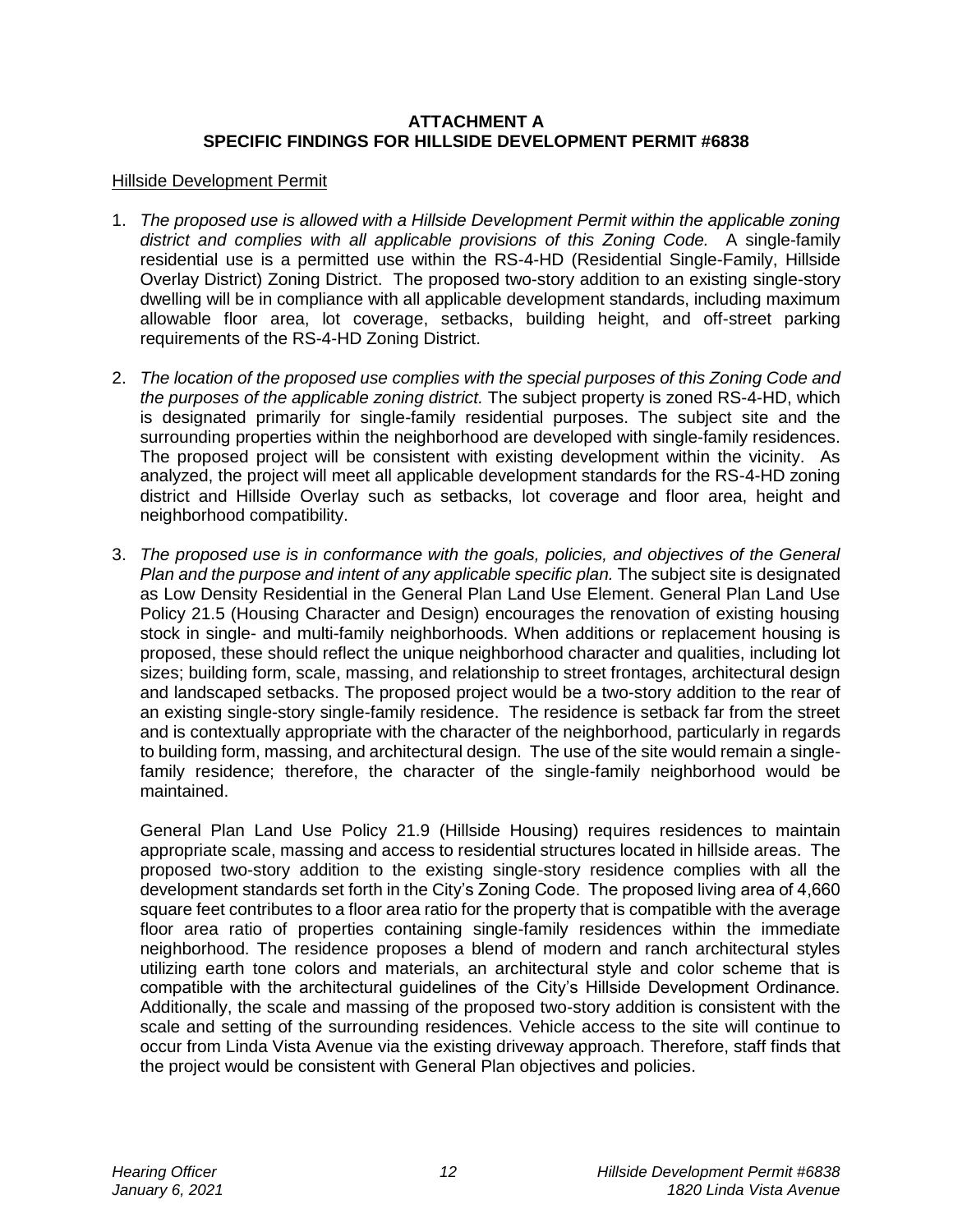- 4. *The establishment, maintenance, or operation of the use would not, under the circumstances of the particular case, be detrimental to the health, safety, or general welfare of persons residing or working in the neighborhood of the proposed use.* The proposed addition will be constructed in such a manner as to minimize impacts to surrounding property owners. The proposed project meets all adopted Code requirements and will be subject to all current Code provisions. As proposed, the height of the proposed two-story addition will be below the maximum allowable height, and the floor area and lot coverage will be within the maximum floor area and lot coverage permitted for the site. Therefore no variances are needed. Furthermore, the project is required to all applicable conditions of approval. Therefore, the proposed project will not be detrimental to the public health, safety, or welfare of persons or properties within the surrounding neighborhood.
- 5. *The use, as described and conditionally approved, would not be detrimental or injurious to property and improvements in the neighborhood or to the general welfare of the City.* The proposed two-story addition to the existing single-family residence will be constructed in compliance with the current Building Code and Zoning standards. Furthermore, the City's plan check process will ensure that the proposed project will meet all of the applicable building and safety and fire requirements. The project must also comply with the conditions of approval required by the Public Works Department, Building and Safety Division, and Pasadena Fire Department. In addition, a Tree Protection Plan has been submitted to ensure that the project will comply with the City's Tree Ordinance. A Soils Engineering Report has been submitted which reported that the site is considered feasible for construction of the proposed addition.
- 6. *The design, location, operating characteristics, and size of the proposed use would be compatible with the existing and future land uses in the vicinity in terms of aesthetic values, character, scale, and view protection.* The use of the site will remain as a single-family residential use. The project complies with all the development standards of the Zoning Code. The project is not located on the top of any prominent ridgelines and will not block protected views from neighboring properties. The proposed project will meet the guidelines related to exceeding the Neighborhood Compatibility requirements. The project has been designed with the use of natural materials, which are design elements that can be found in the neighborhood. Additionally, the proposed single-family residence's scale and massing is within the scale and setting of the surrounding residences. Thus, the project would be compatible with the existing and future land uses in the vicinity in terms of aesthetic values, character, scale, and view protection.
- 7. *The design, location, and size of proposed [structures](http://ww2.cityofpasadena.net/zoning/P-8.html#STRUCTURE) and/or additions or [alterations](http://ww2.cityofpasadena.net/zoning/P-8.html#ALTERATION) to existing [structures](http://ww2.cityofpasadena.net/zoning/P-8.html#STRUCTURE) will be compatible with existing and anticipated future [development](http://ww2.cityofpasadena.net/zoning/P-8.html#DEVELOPMENT) on adjacent [lots,](http://ww2.cityofpasadena.net/zoning/P-8.html#LOT) as described in Section 17.29.060.D, and in terms of aesthetics, character, scale, and view protection.* The Neighborhood Compatibility guidelines are established to ensure that a project is compatible with the character and scale of existing development in the vicinity. The size of the proposed project (not including the proposed garage) is 4,660 square feet, which exceeds the maximum allowable Neighborhood Compatibility floor area of 3,816 square feet by 844 square feet. However, the additions are designed to not impact views, be in compliance with the ridgeline protection standard, and have a floor area ratio consistent with the properties within a 500 foot radius. The project has been designed with the use of natural materials, which are materials compatible with the surrounding environment. Additionally, the proposed scale and massing is keeping with the scale and setting of the surrounding residences. Furthermore, as designed, the placement of the proposed additions would not impede the protected view of an adjoining property. Thus, the project is in scale with the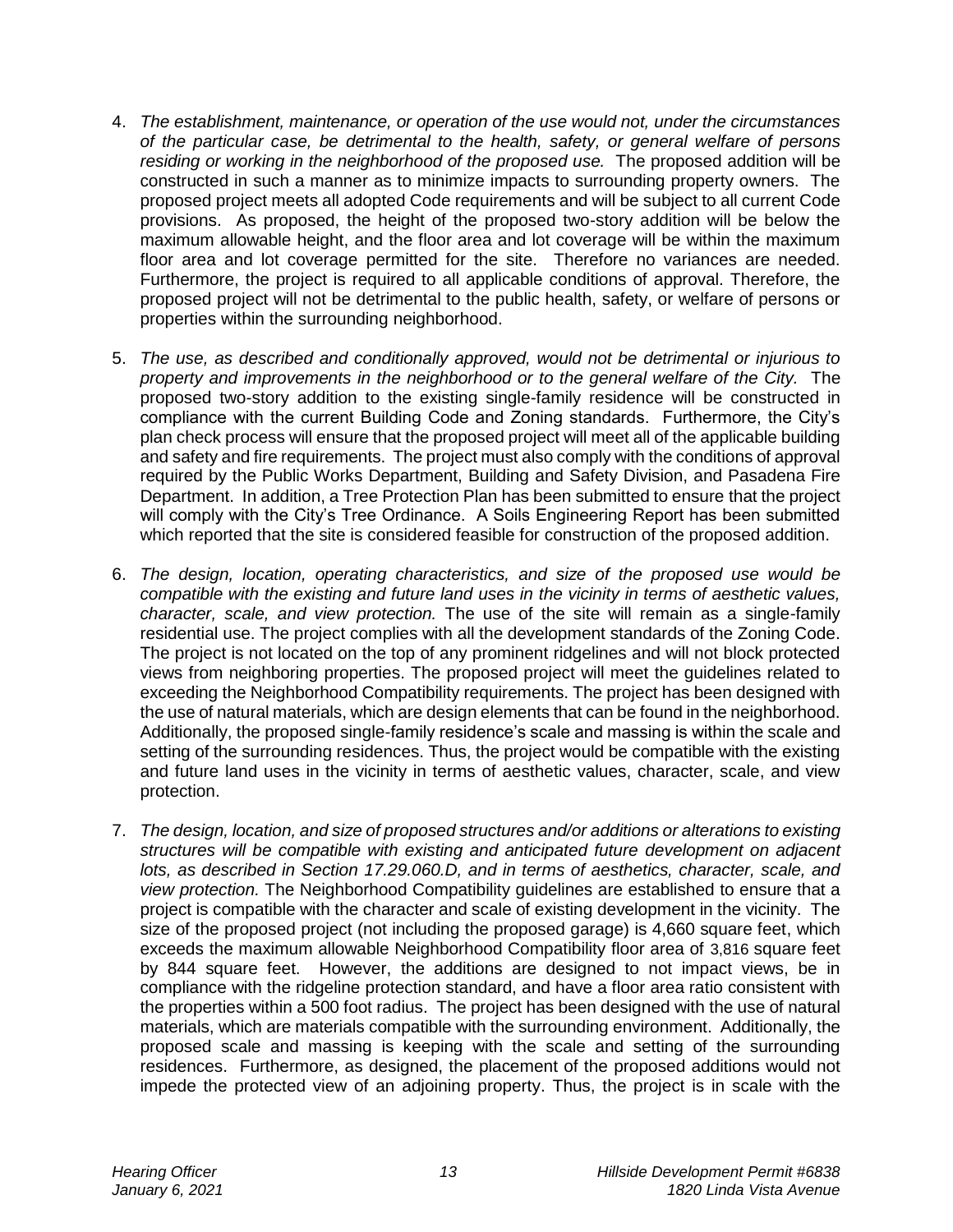context and character of existing and future development in the neighborhood in terms of aesthetics, character, scale, and view protection.

8. *The placement of proposed [structures](http://ww2.cityofpasadena.net/zoning/P-8.html#STRUCTURE) avoids the most steeply sloping portions of the [site](http://ww2.cityofpasadena.net/zoning/P-8.html#SITE) to the maximum extent [feasible](http://ww2.cityofpasadena.net/zoning/P-8.html#FEASIBLE) and minimizes [alteration](http://ww2.cityofpasadena.net/zoning/P-8.html#ALTERATION) of hillside topography, drainage patterns, and vegetation.* The proposed two-story addition to the existing single-story dwelling will be located towards the interior of the lot away from the public rights-of-way and the most steeply sloping portions of the site. As a result, the project requires minimal changes to grading, drainage, and landscaping. All protected trees will be retained further limiting impacts to the existing hillside topography. Any grading that will occur will comply with the City's Grading and Building Codes. The project shall meet all applicable SUSMP (Standard Urban Water Mitigation Plan) requirements of the Building Division and is required to submit a Tree Protection Plan as part of the building permit plan review process.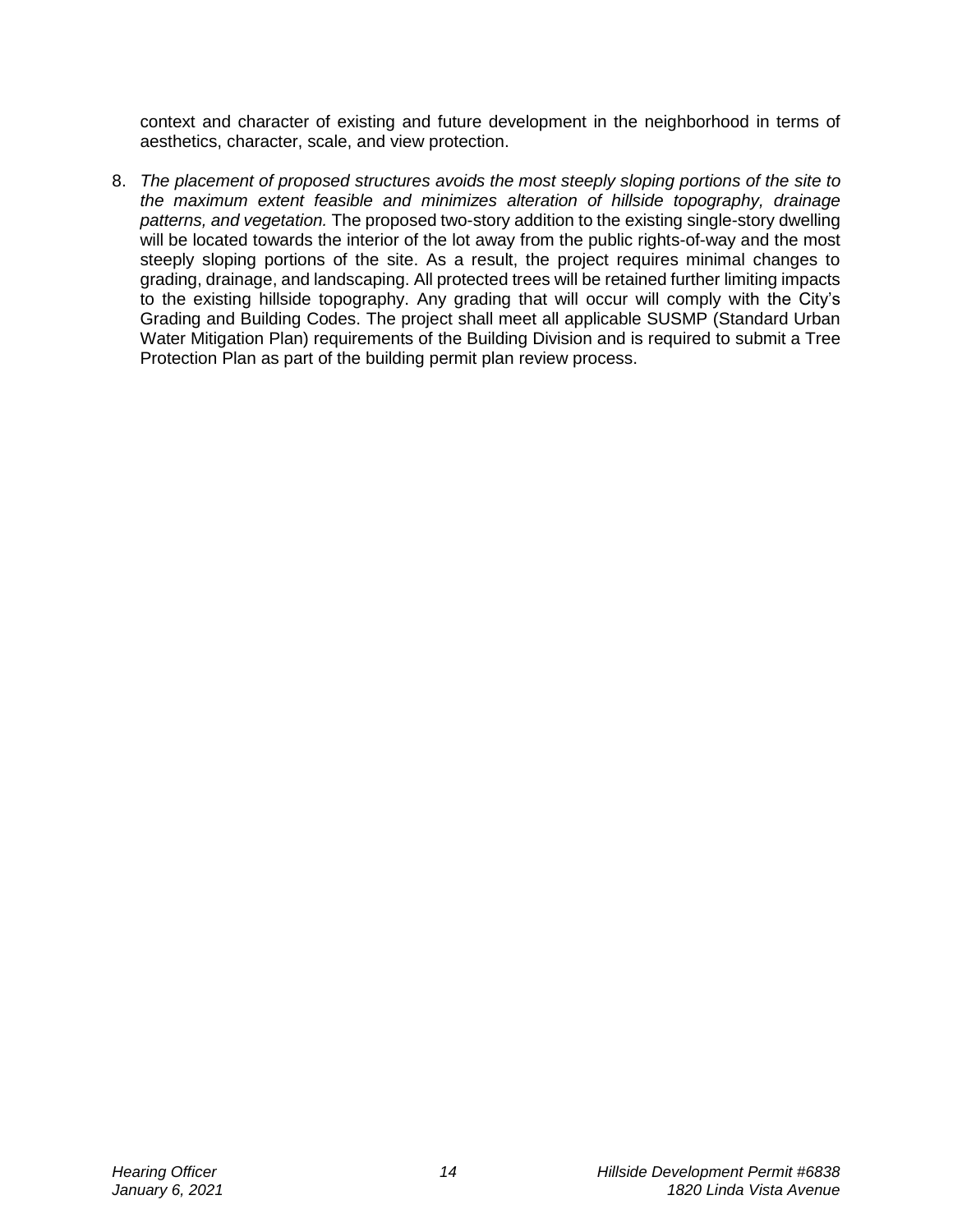### **ATTACHMENT B CONDITIONS OF APPROVAL FOR HILLSIDE DEVELOPMENT PERMIT #6838**

The applicant or successor in interest shall meet the following conditions:

#### **General**

- 1. The site plan, floor plan, elevations, and building sections submitted for building permits shall substantially conform to plans stamped "Approved at Hearing, January 6, 2021," except as modified herein.
- 2. The right granted under this application must be enacted within 24 months from the effective date of approval. It shall expire and become void, unless an extension of time is approved in compliance with Zoning Code Section 17.64.040.C (Time Limits and Extensions – Extensions of Time).
- 3. This approval allows for a 2,208 square-foot, two-story addition of an existing single-story dwelling resulting in a 4,660 square-foot, two-story residence with an attached 754 squarefoot garage.
- 4. The applicant or successor in interest shall meet the applicable code requirements of all City Departments and the Pasadena Municipal Code.
- 5. The final decision letter and conditions of approval shall be incorporated in the submitted building plans as part of the building plan check process.
- 6. The proposed project, Activity Number **ZENT2020-10016** is subject to the Inspection Program by the City. A Final Zoning Inspection is required for your project prior to the issuance of a Certificate of Occupancy or approval of the Final Building Inspection. Contact Katherine Moran, Current Planning Section, at (626) 744-6740 or [kmoran@cityofpasadena.net](mailto:kmoran@cityofpasadena.net) to schedule an inspection appointment time.

#### Planning Division

- 7. The applicant shall comply with all requirements of Zoning Code Chapters 17.22 (Residential Zoning Districts) and 17.29 (Hillside Overlay District) that relate to residential development in the Hillside Development Overlay District.
- 8. The applicant or successor in interest shall comply with all requirements of Municipal Code Chapter 9.36 (Noise Restrictions). Specifically, all construction activities shall adhere to Municipal Code Section 9.36.070 (Construction Projects) and Section 9.36.080 (Construction Equipment).
- 9. No demolition or grading permit shall be issued until the building permit for the residential project is ready to be issued.
- 10. The applicant or successor in interest shall use darker tones, including earth tones, for the exterior walls and roofs on the house that blend with the natural terrain. Color and material samples shall be reviewed and approved by the Zoning Administrator prior to the issuance of any building permits.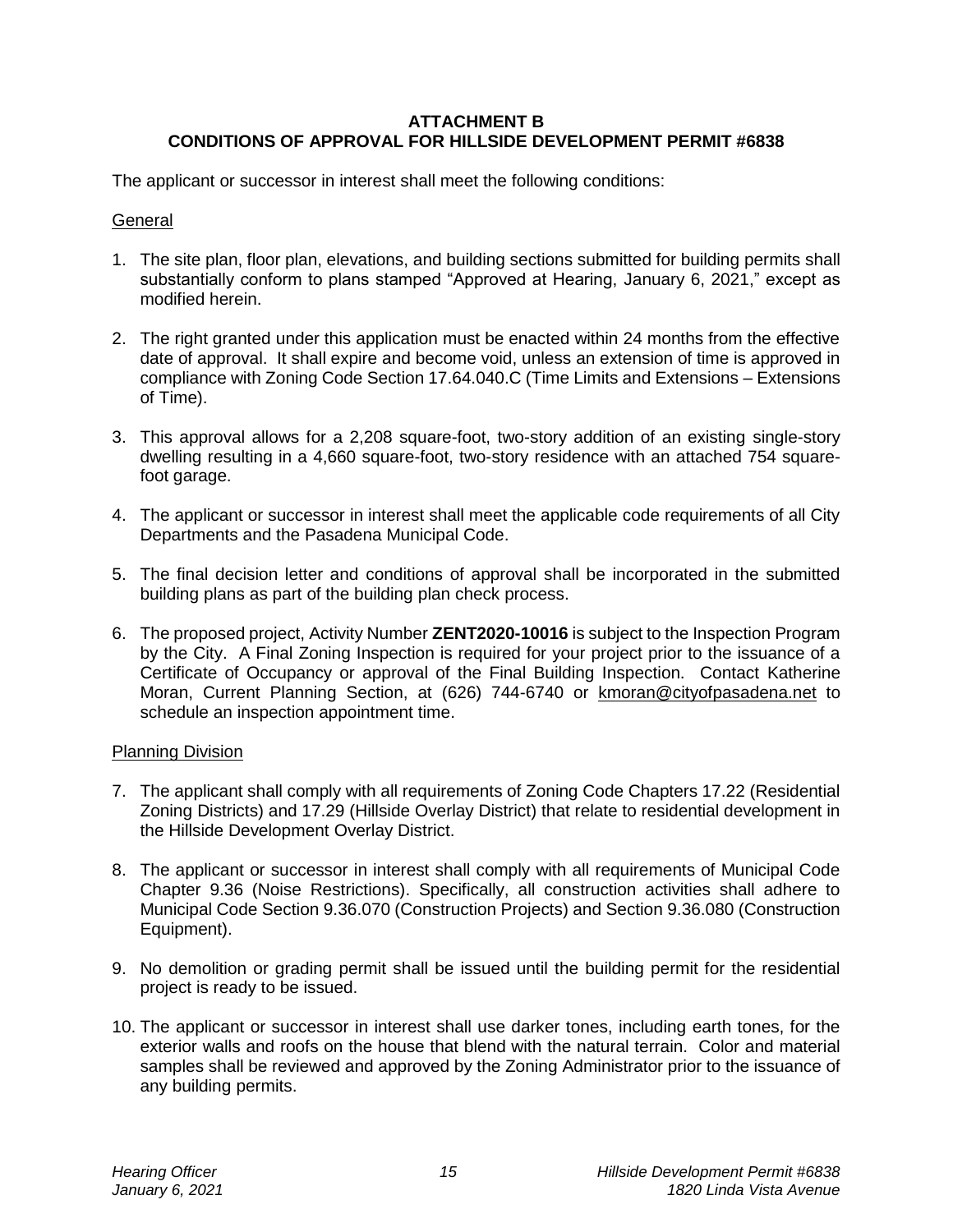- 11. The project shall comply with the Municipal Code Chapter 8.52 (City Trees and Tree Protection Ordinance). A tree protection and retention plan shall be submitted to the Zoning Administrator for approval prior to the issuance of any building or grading permits. Any proposal to remove a protected tree requires approval of a Tree Removal Application prior to the issuance of building permits.
- 12. As part of its analysis, the tree protection and retention plan shall take into account the trees on adjoining properties along the north property line, adjacent to the proposed project that might be impacted by the proposed construction. The plan shall provide mitigation measures, if necessary, and analyses potential damage to trees by mechanical injuries to roots, trunks or branches; the compaction of soil; and changes to existing grade which may expose or suffocate roots.
- 13. A certified arborist and the civil engineer of record shall monitor all related construction activities including, but not limited to: demolition, digging, grading, excavating, or trenching, and as recommended in the supplemental reports. The monitoring of construction activities shall ensure the project implements all of recommendations and conditions provided in the arborist and geotechnical reports in order to protect the existing trees during construction.
- 14. This project meets the threshold for state-mandated water-efficient landscaping. Accordingly, the final landscape plans (inclusive of planting and hardscape plans, the planting pallet, drainage plan, and irrigation system plan(s) and specifications), shall be reviewed by Planning and Community Development Department staff for conformance with the standards and requirements specified within the 2015 California Model Water Efficient Landscape Ordinance (MWELO) prior to the issuance of a building permit. No certificate of occupancy shall be issued until such plans have been deemed compliant with the MWELO and the landscaping has been installed per such approved MWELO-compliant plans to the satisfaction of the Director of Planning and Community Development or his/her designee.
- 15. A construction staging and traffic management plan shall be submitted to and approved by the Zoning Administrator, Department of Public Works, and Department of Transportation prior to issuance of any permits. The plan shall include information on the removal of demolished materials as well as the on-site storage of new construction materials. A copy of the approved construction parking and staging plan shall be furnished to the Current Planning Division for inclusion into the case file on this project. The plan shall be available for review by surrounding property owners.
- 16. Any above-ground mechanical equipment shall be located at least five feet from all property lines and shall comply with the screening requirements of Section 17.40.150 (Screening) of the Zoning Code. Mechanical equipment shall be placed on a rooftop only if the equipment is not visible from off the site.
- 17. Any new construction shall meet all applicable SUSMP (Standard Urban Water Mitigation Plan) requirements as determined by the Building and Safety Division.
- 18. All construction vehicles or trucks including trailers with length over 30 feet or widths over 102 inches shall require a lead pilot vehicle and flag person to enter the streets within the Hillside District. The flag person will stop opposing traffic as necessary when trucks are negotiating tight curves. Operation of construction vehicles or trucks with lengths over 35 feet shall require approval from the Department of Transportation and Department of Public Works, subject to demonstration that such vehicles can maneuver around specific tight curves in the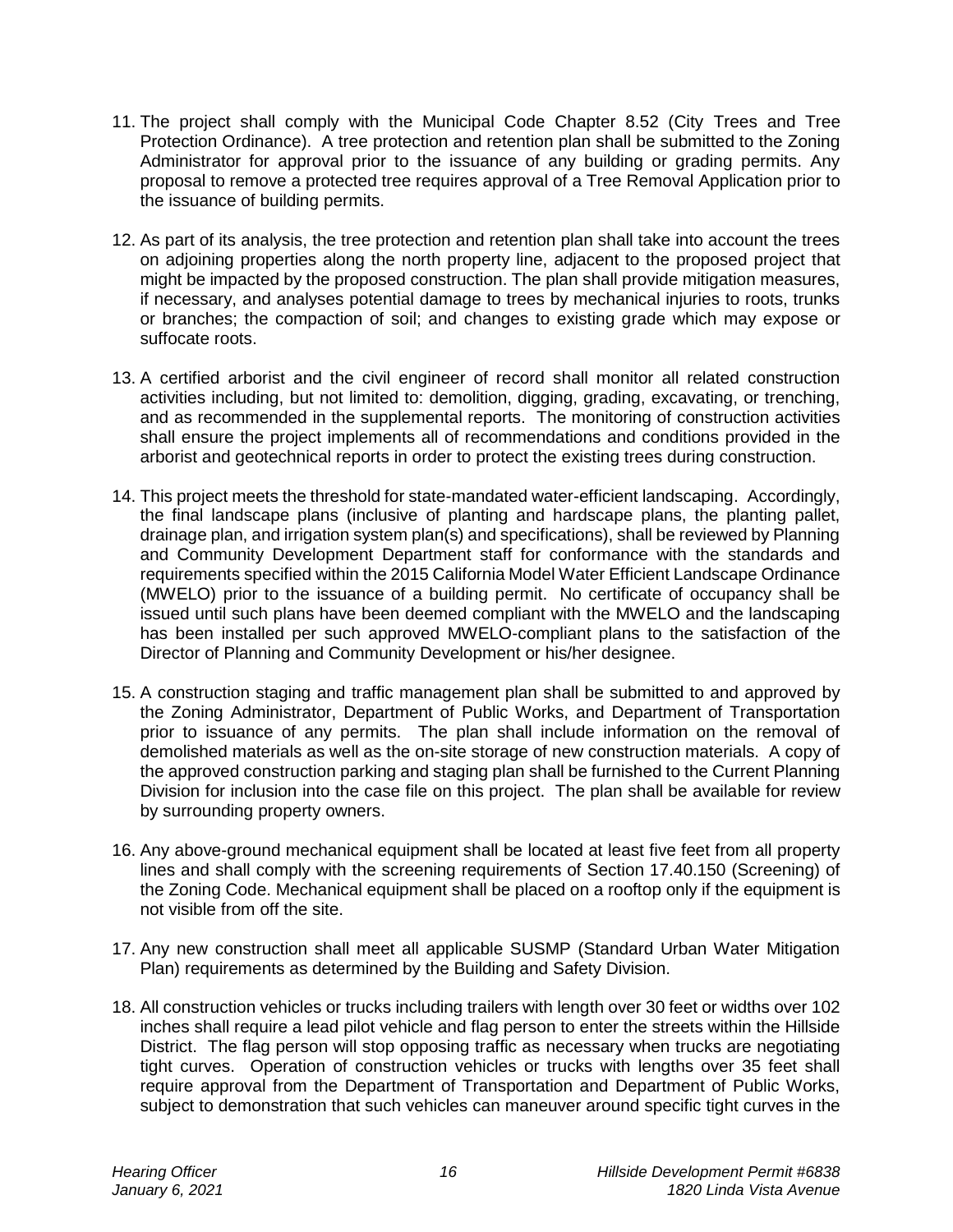Hillside District. Operation of construction trucks with lengths over 30 feet shall be prohibited before 9:00 a.m. and after 3:00 p.m., Monday through Friday and all day during weekends and holidays. On refuse collection days, the operation of construction trucks with lengths over 30 feet shall be prohibited before 10:00 a.m. and after 3:00 p.m.

19. At no time shall construction activities, including, but not limited to, construction materials, vehicles and equipment, obstruct access to vehicular driveways of adjacent properties.

#### Building and Safety Division

- 20. Governing Codes: Current Edition of the California Building, Mechanical, Electrical, Plumbing, Energy, and Green Building Standards Codes. The governing edition is based on the date in which the project is submitted to the City for review. The current edition is the 2019 series effective January 1, 2020 until December 31, 2022.
- 21. Grading: Grading/Drainage Plans shall be prepared by a registered engineer. Refer to Chapter 14.05 of the City's Municipal Codes for more information.
- 22. Stormwater Management: Single family hillside homes shall comply with the special provisions per the State Water Board. Refer to item #12 of the attached Form PC.
- 23. Slope Setback: For 3:1 or steeper slopes contiguous to a site, the construction must be designed to comply with the slope setback requirements per the CA Residential Code.
- 24. Fire Zone: The project is located in a Very High Fire Hazard Severity Zone, so the new construction must conform to the requirements per Section R337 of the CA Residential Code.
- 25. Permit(s): Separate permits are fire sprinkler, mechanical, electrical, and plumbing, grading, pool & spa, solar (photovoltaic) system, and any site retaining walls, block walls, or fences & gates.

#### Fire Department

- 26. Fire Flow Test: Provide a Fire Flow Analysis (contact Pasadena Water Department 626-744- 4495). The minimum fire flow shall be 1,500gpm @ 20psi per CFC 2019 Table B105.1(2) requirements.
- 27. Automatic Fire Sprinkler: A complete automatic fire sprinkler system designed and installed in compliance with NFPA 13D is required throughout all buildings per PMC requirements. Plans shall be submitted to the Permit Center for Fire Department's review within 30 working days of the issuance of the Building Permit.
- 28. Smoke Alarms: Provide an approved hardwired smoke alarm(s), with battery backup, in each sleeping room or area(s) serving a sleeping area and at the top of stairways at each floor level. All smoke alarms are to be photoelectric or a smoke alarm that is listed a photoelectric/ionization. All smoke alarms (new & existing) locations are to be interconnected for alarm sounders. All sounders are to produce a coded temporal pattern. All smoke alarms are to be UL 217 and California State Fire Marshal (CSFM) Listed. All smoke alarms (new & existing) are to be manufactured by the same company and compatible with each other. Smoke alarms shall not be installed within 3-feet of air registers or bathroom openings. [CBC 907]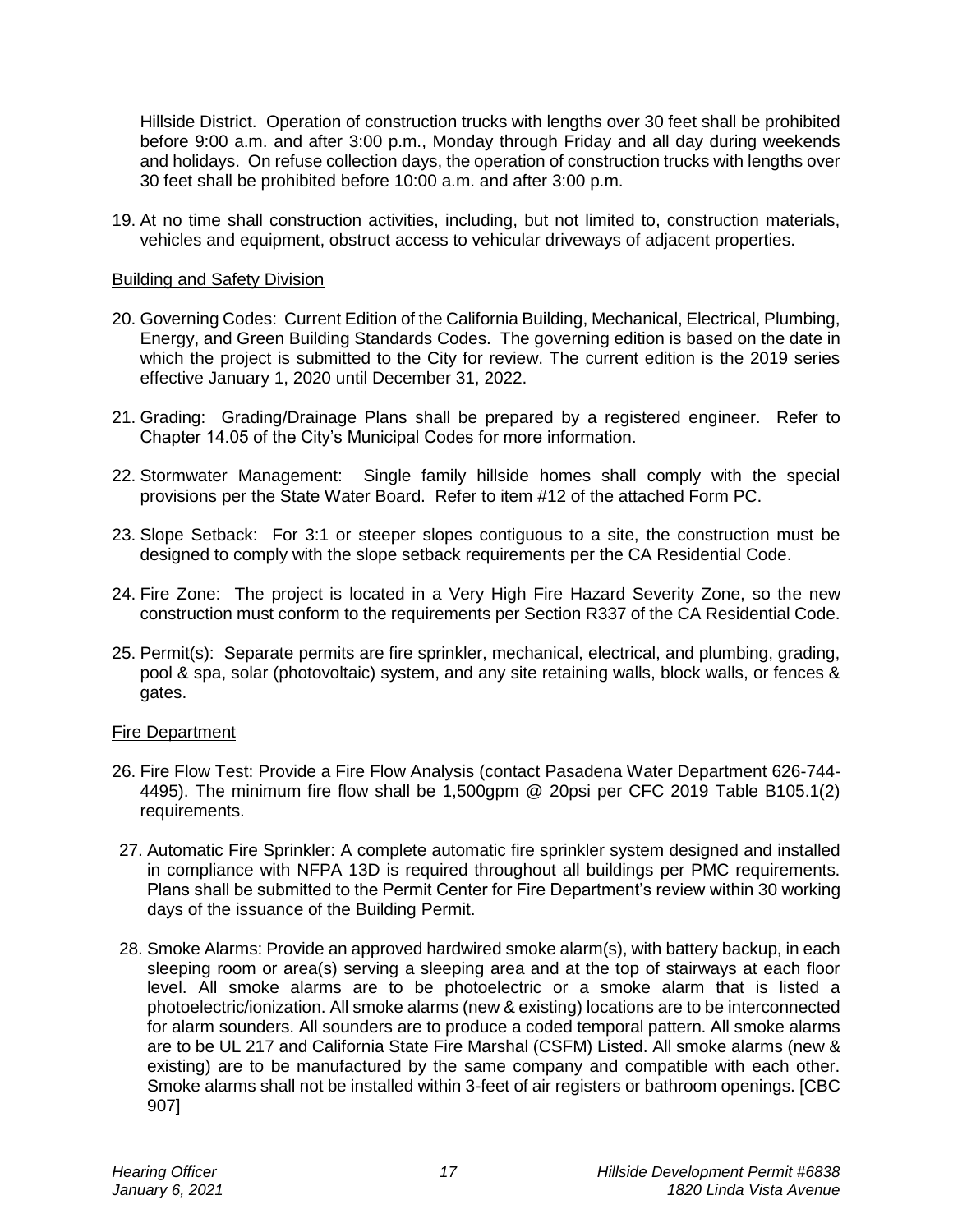- 29. Roof and Sidings: All roofing materials shall be 1-hour fire-resistive or non-combustible.
- 30. Spark Arrestors: Provide an approved spark arrestor on all chimney(s).
- 31. Eaves and Projections: All eaves and other projections are required to be boxed with onehour fire resistive or noncombustible material.
- 32. Wall Finishes: The exterior side of the wall finish is required to be of a one-hour fire resistive or noncombustible material.
- 33. Fascias: Fascias are required to be one-hour fire resistive material or 2" nominal dimension lumber.
- 34. Projections: Appendages and projections, i.e. decks, etc., are required to be a minimum of one-hour fire resistive construction, heavy timber or noncombustible material.
- 35. Exterior Glazing: All exterior windows, skylights etc. are required to be tempered glass and multilayered, dual or triple, glazing.
- 36. Exterior Doors: All exterior doors are required to be 1 3/8" solid core.
- 37. Attics and Elevated Foundations: Attic and foundation ventilation in vertical exterior walls and vent through roofs shall comply with CBC, 7A; CSFM Standard 12-7A. The vents shall be covered with noncombustible corrosion resistant mesh openings a minimum of 1/8-inch not to exceed ¼-inch openings. Attic ventilation openings shall NOT be located in soffits, in eave overhangs, between rafters at eaves or in other overhang areas. Gable end and dormer vents shall be located at least 10 feet from property lines. Under floor ventilation openings shall be located as close to grade as possible. Alternate Method of Protection is acceptable provided it complies with CSFM – SFM 12-7A-1, 7A-3 Listed Opening Protection.
- 38. Fuel Modification Plans: Provide a landscape plan that clearly indicates:
	- a. All planting adjacent to the structure(s) and on all slopes is to be a low fuel volume species. This includes trees, shrubs and ground cover.
	- b. A complete irrigation system for the maintenance of these plants. This plan shall be approved by the Fire & Environmental Control Departments prior to or concurrent with the approval of the plans for a building permit.
	- c. Specify on a landscape plan the extent of clearing existing brush for the new construction and/or future landscaping. This plan shall be approved by the Fire & Environmental Control Departments prior to or concurrent with the approval of the plans for the building permit.

#### Public Works Department

39. A backwater trap and valve shall be installed in the proposed basement per Section 13.24.300 of Pasadena Municipal Code, if applicable: In every case where a plumbing outlet or plumbing fixture is installed or located below the elevation of the curb or property line, an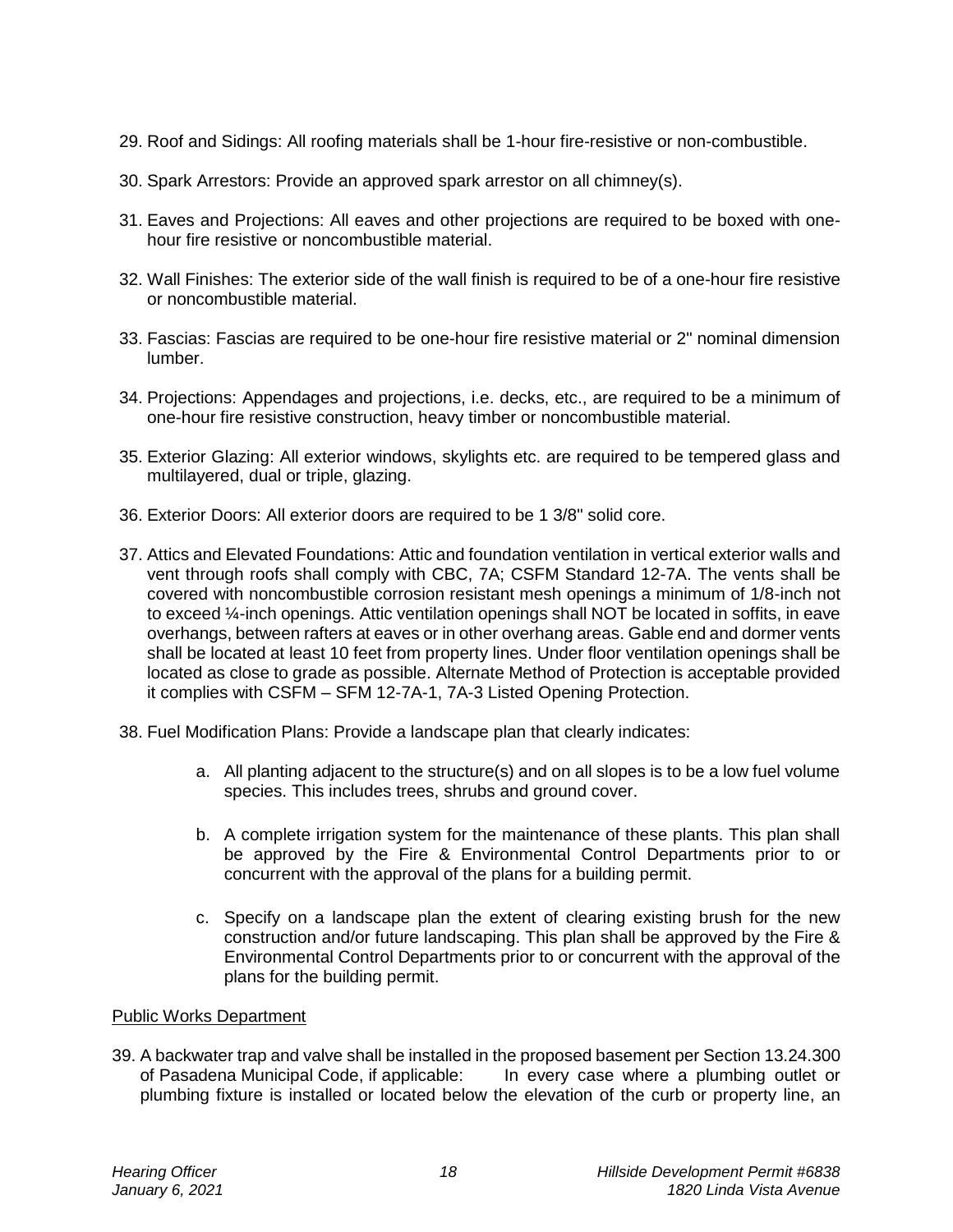approved type of backwater trap or an approved type of backwater sewer valve shall be installed between the outlet and the public sewer in such a manner as to prevent sewage from flowing back or backing up into any such outlet or plumbing fixture. Every such trap or valve shall be installed in the basement, or in a box or manhole of concrete, or cast iron, or other material approved by the superintendent so that it will be readily accessible at all times. The trap or valve shall be placed only in the drain line serving the fixtures that are located below the elevation of the above-mentioned curb or property line and no drainage from fixtures located above this elevation shall pass through such trap or valve.

- 40. A closed circuit television (CCTV) inspection of the house sewer serving the property shall be performed and a CCTV inspection video submitted to the Department of Public Works for review. At the time of the video submittal, a non-refundable flat fee, per the current General Fee Schedule, shall be placed by the applicant to cover the staff cost of video review. The house sewer inspection shall include footage from the private cleanout to the connection at public sewer main, with no or minimum flow in the pipe during the televising. The property address, date of inspection, and a continuous read-out of the camera distance from the starting point shall be constantly displayed on the video. The applicant shall correct any defects revealed by the inspection. Defects may include, excessive tuberculation, offset joints, excessive root intrusion, pipe joints that can allow water infiltration, cracks, and corrosion or deterioration of the pipe or joint material, damaged or cracked connection to the sewer main, or other defects as determined by the City Engineer. The method of correction of the defects shall be subject to the approval of the City Engineer, and may include partial or total replacement of the house sewer, or installation of a structural or non-structural pipe liner. The applicant shall be responsible for all costs required to obtain the CCTV inspection of the existing sewer connection, and if required, to correct the defects.
- 41. The applicant shall protect all existing public facilities and maintain the right of way in good clean condition during the construction. If any damage is proven to be caused by the subject development, the applicant is responsible for replacing and/or repairing the facilities to the satisfaction of the City, prior to the issuance of Certificate of Occupancy.
- 42. Prior to the start of construction or the issuance of any permits, the applicant shall submit a Construction Staging and Traffic Management Plan to the Department of Public Works for review and approval. The template for the Construction Staging and Traffic Management Plan can be obtained from the Department of Public Works webpage at: <https://www.cityofpasadena.net/public-works/engineering-and-construction/engineering/> . A non-refundable flat fee, based on the current General Fee Schedule, is required for plan review and on-going monitoring during construction. This plan shall show the impact of the various construction stages on the public right-of-way (and the private street) including all street occupations, lane closures, detours, staging areas, and routes of construction vehicles entering and exiting the construction site. An occupancy permit shall be obtained from the department for the occupation of any traffic lane, parking lane, parkway, or any other public right-of-way. All lane closures shall be done in accordance with the Manual of Uniform Traffic Control Devices (MUTCD) and California Supplement. If the public right-of-way occupation requires a diagram that is not a part of the MUTCD or California Supplement, a separate traffic control plan must be submitted as part of the Construction Staging and Traffic Management Plan to the department for review and approval. No construction truck idling or staging, material storage, or construction trailer are allowed in the public right-of-way.

In addition, prior to the start of construction or issuance of any permits, the applicant shall conduct a field meeting with an inspector from the Department of Public Works for review and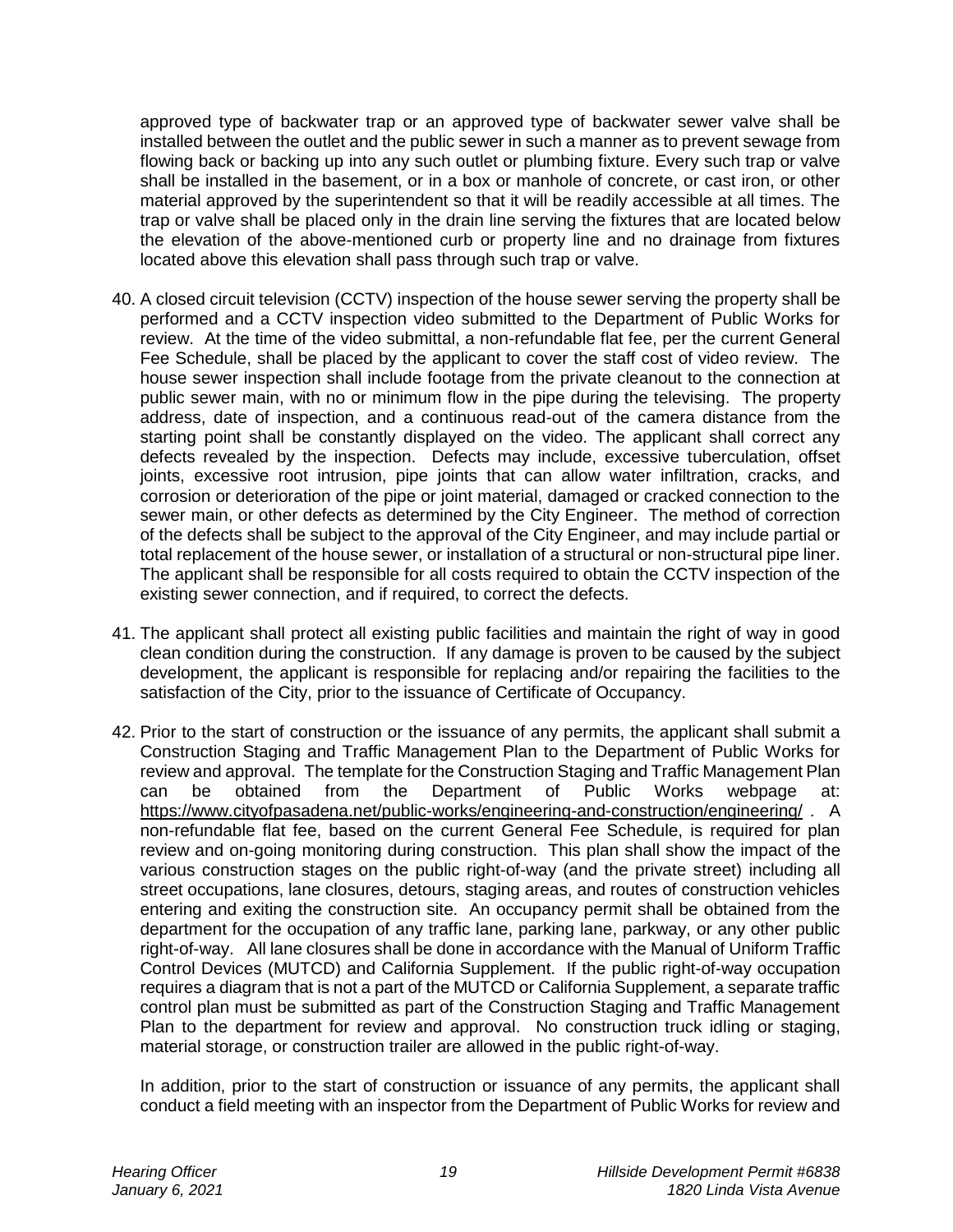approval of construction staging, parking, delivery and storage of materials, final sign-off procedure, and any of the specifics that will affect the public right-of-way. An appointment can be arranged by calling 626-744-4195.

- 43. In preparation for the New Year Rose Parade and Rose Bowl Game, the Department of Public Works will suspend all works within the public right-of-way during the holiday season in accordance to PMC 12.24.100 and City Policy.
- 44. In general, all public streets, sidewalks and parkways shall be free and clear of excavations and other construction related activities during the period of November through January of the following year. Specific dates will vary on an annual basis. Accordingly, contractors will be required to shut down construction operations which would impede traffic and pedestrian movements during these periods unless otherwise authorized by the City Engineer. Any existing excavations shall be backfilled, compacted and temporarily repaved before the beginning of the moratorium period.

The Holiday Moratorium Map, showing the appropriate shutdown period, and corresponding areas in the City, is available at the Department of Public Works Permit Counter (window #6), 175 N. Garfield Avenue, Pasadena, CA 91109, or at the following link: <https://www.cityofpasadena.net/public-works/engineering-and-construction/engineering/> .

45. All costs associated with these conditions shall be the applicant's responsibility. Unless otherwise noted in this memo, all costs are based on the General Fee Schedule that is in effect at the time these conditions are met. A processing fee will be charged against all deposits.

In addition to the above conditions, the requirements of the following ordinances will apply to the proposed project:

I. Sewer Facility Charge - Chapter 4.53 of the PMC

The ordinance provides for the sewer facility charge to ensure that new development within the city limits pays its estimated cost for capacity upgrades to the city sewer system, and to ensure financial solvency as the city implements the operational and maintenance practices set forth in the city's master sewer plan generated by additional demand on the system. Based on sewer deficiencies identified in the City's Master Sewer Plan, the applicant may be subject to a Sewer Facility Charge to the City for the project's fair share of the deficiencies. The Sewer Facility Charge is based on the Taxes, Fees and Charges Schedule and will be calculated and collected at the time of Building Permit Issuance.

II. Construction and Demolition Waste Ordinance, Chapter 8.62 of the PMC

The applicant shall submit the following plan and form which can be obtained from the Permit Center's webpage at: [https://www.cityofpasadena.net/public-works/recycling](https://www.cityofpasadena.net/public-works/recycling-resources/construction-demolition-recycling/)[resources/construction-demolition-recycling/](https://www.cityofpasadena.net/public-works/recycling-resources/construction-demolition-recycling/) and the Recycling Coordinator, (626) 744- 7175, for approval prior to the request for a permit:

- a. C & D Recycling & Waste Assessment Plan Submit plan prior to issuance of the permit. A list of Construction and Demolition Recyclers is included on the waste management application plan form and it can also be obtained from the Recycling Coordinator.
- b. Summary Report with documentation must be submitted prior to final inspection.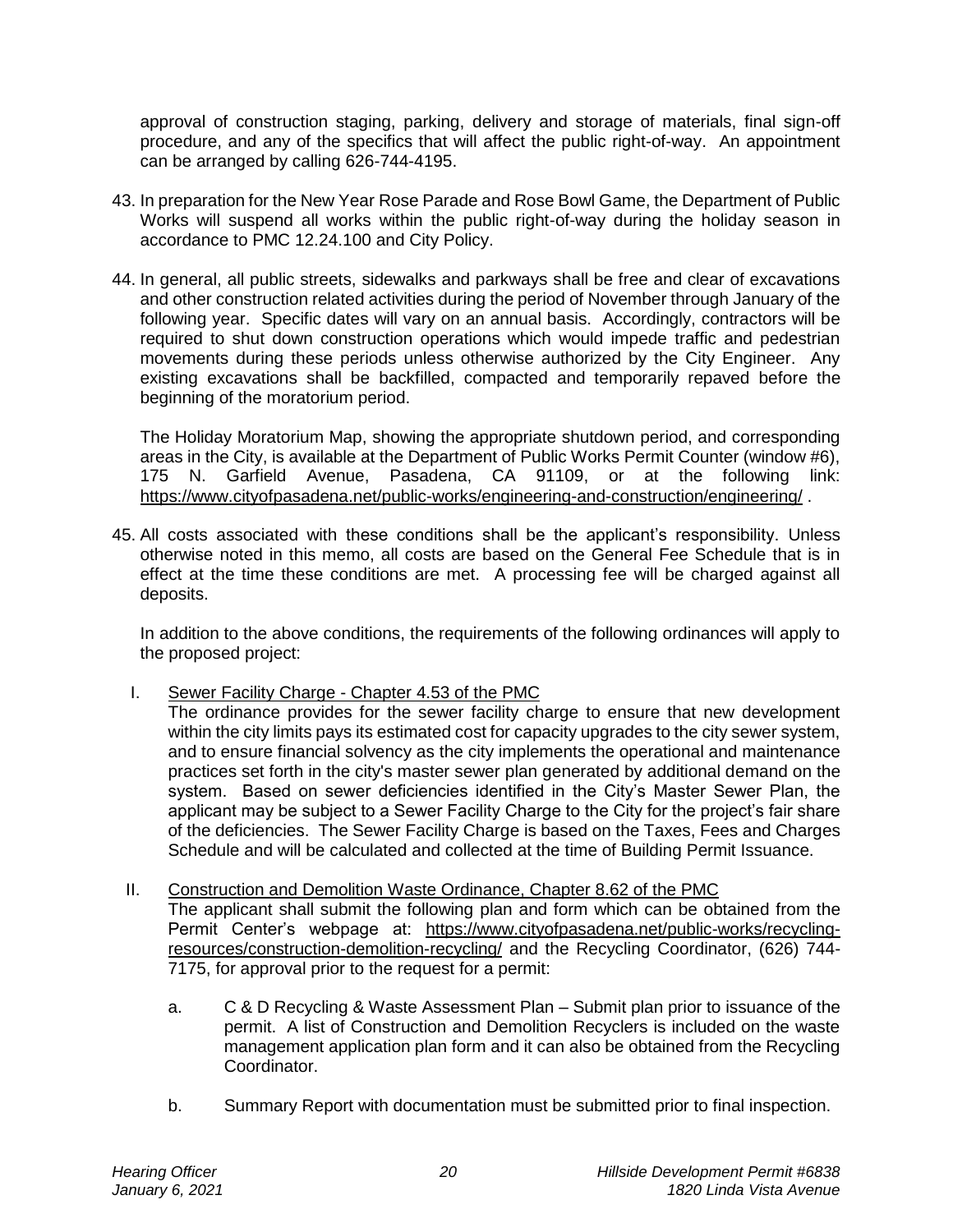A security performance deposit of three percent of the total valuation of the project or \$30,000, whichever is less, is due prior to permit issuance. For Demolition Only projects, the security deposit is \$1 per square foot or \$30,000, whichever is less. This deposit is fully refundable upon compliance with Chapter 8.62 of the PMC. A non-refundable Administrative Review fee is also due prior to permit issuance and the amount is based upon the type of project.

If you have questions regarding the above conditions and requirements of the ordinances, please contact me at (626) 744-3762 or email [YWu-Bowman@cityofpasadena.net.](mailto:YWu-Bowman@cityofpasadena.net)